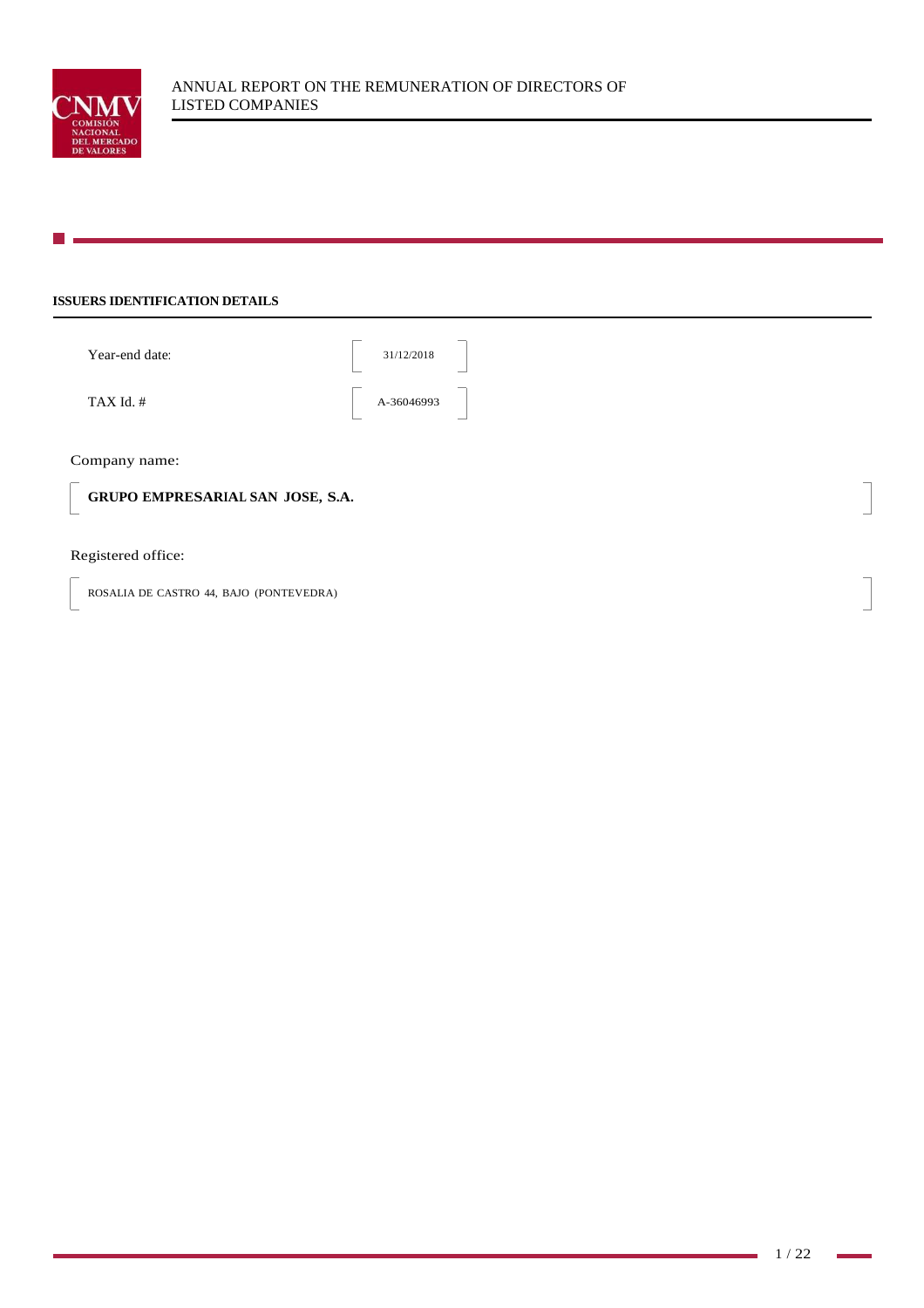

## **A. REMUNERATION POLICY OF THE COMPANY FOR THE CURRENT FINANCIAL YEAR**

A.1. A.1 Explain the current director remuneration policy applicable to the year in progress. To the extent that it is relevant, certain information may be included in relation to the remuneration policy approved by the General Shareholders' Meeting, provided that these references are clear, specific and concrete.

The specific determinations for the year in progress should be described, both the remuneration of directors in their status as such and as a result of their executive functions carried out for the Board pursuant to the contracts signed with executive directors and to the remuneration policy approved by the General Shareholders' Meeting.

In any event, the following aspects should be reported:

- Description of the procedures and company bodies involved in determining and approving the remuneration policy and its terms and conditions.
- Indicate and, where applicable, explain whether comparable companies have been taken into account in order to establish the company's remuneration policy.
- Information on whether any external advisors took part in this process and, if so, their identity.

The current remuneration policy for years 2019, 2020 and 2021 was adopted by the AGM held on 21 June 2018, at request of the Board of Directors based on a report of the Nominating, Remuneration and Good Governance Commission.

The Policy pursues an adequate remuneration for directors in accordance with the dedication and responsibility assumed, related to the type of director and pursuant to what is satisfied in the market in comparable companies at national and international level, taking into consideration the long-term interest of all the shareholders.

The remuneration provided for in the aforementioned document is reasonably proportionate to the importance of the Company, its economic situation and market standards. In addition, the remuneration system is aimed at promoting profitability and long-term sustainability of the Company.

With regards to executive directors, the basic criterion is to offer remuneration systems that attract, retain and motivate professionals in order to facilitate the Company's ability to meet its strategic objectives, consequently, this policy pursues to ensure that remuneration complies with best practices and is competitive with respect to what is satisfied in comparable companies, and includes a significant annual variable component linked to individual performance and the achievement of predetermined objectives aligned with social interest and strategic objectives of the Company.

Relative importance of variable remuneration items vis-à-vis fixed remuneration (remuneration mix) and the criteria and objectives taken into consideration in their determination and to guarantee a suitable balance between the fixed and variable components of the remuneration. In particular, state the actions adopted by the company in relation to the remuneration system to reduce exposure to excessive risks and adapt this to the long-term objectives, values and interests of the company, which will include, as the case may be, mention of any measures to guarantee that the long-term results of the company are taken into account in the remuneration policy, the measures adopted in relation to those categories of staff whose professional activities have a material impact on the risk profile of the company, and any measures to avoid conflicts of interest.

 Furthermore, state whether the company has established any period for the accrual or vesting of certain variable remuneration items, in cash, shares or other financial instruments, any deferral period in the payment of amounts or the handover of accrued and vested financial instruments, or if any clause has been approved reducing the deferred remuneration or that obliges the director to return remuneration received, when such remuneration has been based on certain figures that have clearly been shown to be inaccurate.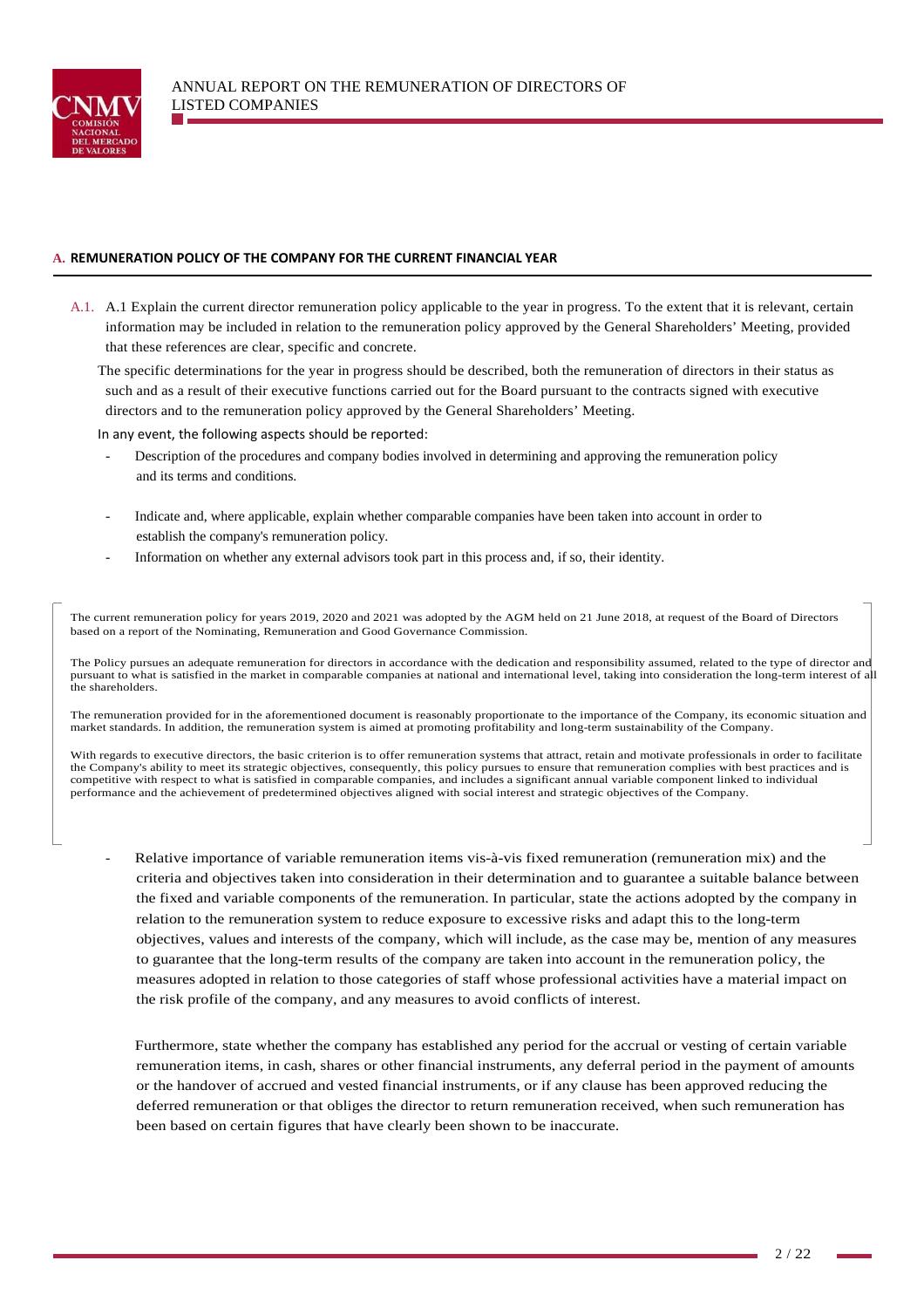

In accordance with Article 25.3 of the by-Laws, the AGM sets the maximum amount of the annual remuneration that the Company allocates to all its directors in their capacity as such.

The setting of the exact amount to be paid in each year within that limit and its distribution among the different directors will correspond to the Board of Directors.

The maximum amount of annual remuneration for all the directors in their capacity as such is set at one million euros (EUR 1,000,000). This maximum amount will remain valid as long as its amendment is not approved.

The remuneration that corresponds to the directors due to their status as such may include, within the legal and statutory framework, the following concepts:

a) Annual fixed allocation

Directors may receive a fixed annual amount that is in line with market standards, taking into account the functions and responsibilities attributed to each director, the membership of Board committees and the other objective circumstances as may be deemed appropriate by the Board of Directors.

b) Assistance allowances The directors may receive certain amounts for attendance fees, either to the meetings of the Board or to the meetings of the committees which they belong to.

- c) Statutory services and risk coverage
- The Company will pay premiums corresponding to the civil liability insurance policy for directors and executives.

The remuneration attributed to each director will be determined in consideration of the functions and responsibilities attributed to each director, their membership in the different committees and the other objective circumstances considered relevant.

The remuneration that corresponds to non-executive directors due to their status as members of the executive committee or the international executive committee may include, within the legal and statutory framework, the following concepts:

An annual variable remuneration that cannot exceed the limits referred to below and shall be approved by the Board of Directors, following a favourable report from the Nominating, Remuneration and Good Governance Committee.

Limitation to this retribution are:

• By membership of the executive committee: up to a maximum of 1% of the Group's EBITDA.

• By membership of the international executive committee: up to a maximum of 1.5% of the Group's international turnover.

The aforementioned limits have been set with prudent criteria and with the intention of obtaining the certainty that the company has obtained a real profit and on the other hand the involvement in the international development of the company is valued for the achievement of the established international billing objectives.

Each year, the board, after a favourable report from the Committee, will determine which directors will be entitled to receive this annual variable remuneration, as well as the corresponding amount within the limits set.

In the event of a correction to the financial statements that substantiated any variable remunerations, the Board will assess whether it is appropriate to cancel, in whole or in part, the settlement of the variable remuneration

The fixed amounts of compensation for different items are determined by the board based on the work to be performed, the responsibility and dedication of directors, taking as reference the remuneration of companies with similar characteristics.

The variable remuneration seeks to encourage the director to search for and achieve profitable business to the company's social interest, therefore this type of compensation is calculated when the company has enough objective data to assess the results arising from the performance of each one of the directors entitled to this type of remuneration.

To the extent that the variable remuneration is determined and paid up according to the profit/(loss) for the year, the company has not considered it necessary to implement formulas or clauses for recovery of the variable components of the remuneration.

Amount and nature of fixed components that are due to be accrued during the year by directors in their status as such.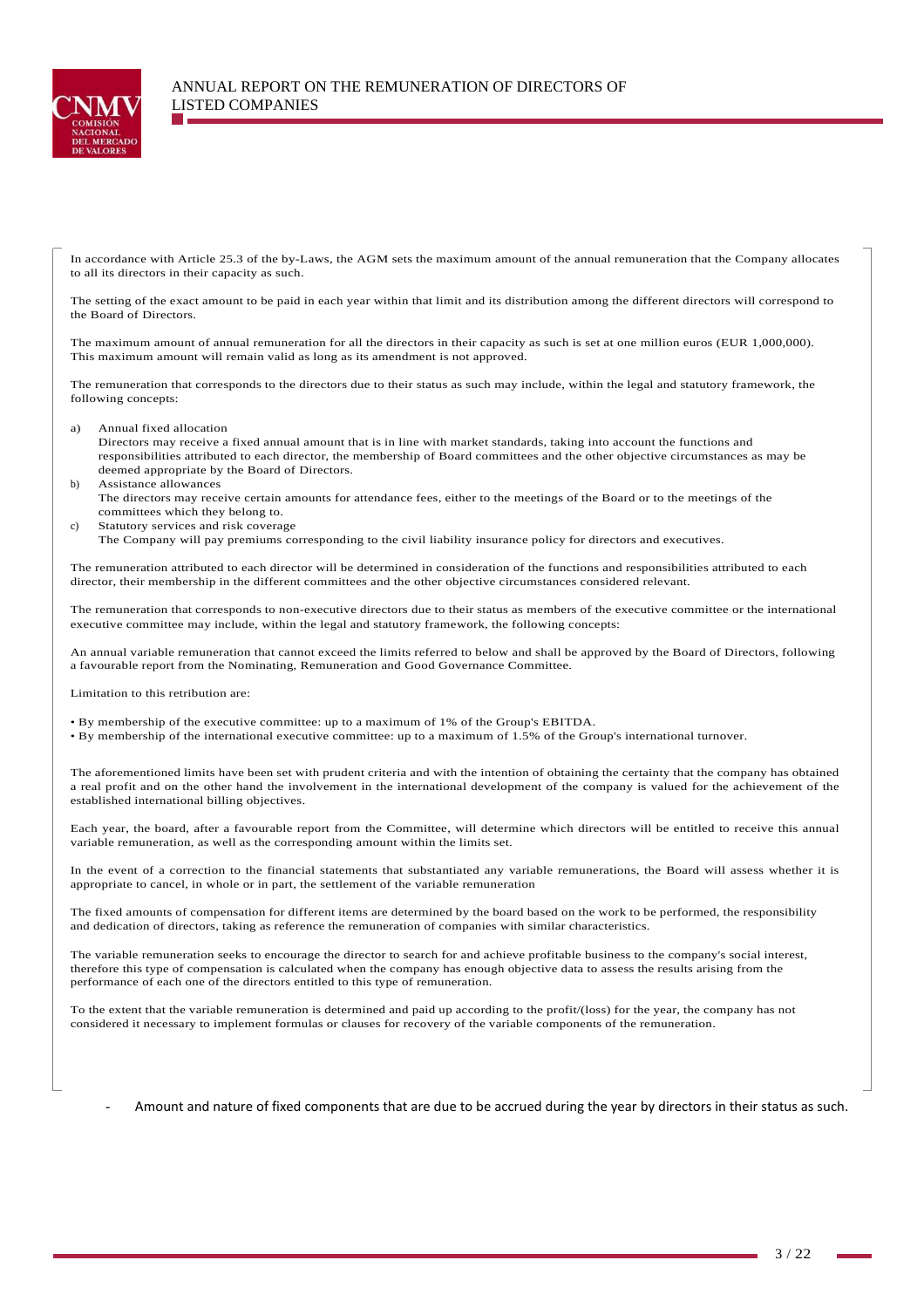Overall amounts for all directors are as follows:

a) Total annual fixed allocation amounting to EUR 108,000.

b) Assistance allowances amounting to EUR 169,000.

c) Statutory services and coverage of risks: The company pays the premium corresponding to the civil liability policy for directors and executives

- Amount and nature of fixed components that are due to be accrued during the year for the performance of senior management functions of executive directors.

The total fixed number of executive directors for the performance of their executive functions amounts to EUR 1,050,000 for the year.

- Amount and nature of any component of remuneration in kind that will accrue during the year, including, but not limited to, insurance premiums paid in favour of the director

The company pays the amount of the premium corresponding to the civil liability policy for directors and executives, which stands at EUR 84,000 as well as private healthcare assistance insurance of little economic relevance.

- Amount and nature of variable components, differentiating between those established in the short and long term. Financial and non-financial, including social, environmental and climate change parameters selected to determine variable remuneration in the year in progress, explaining the extent to which these parameters are related to performance, both of the director and of the company, together with their risk profile, and the methodology, deadline necessary and techniques established to determine the degree of compliance with the parameters used in the design of the variable remuneration at the end of the year.

 State the range, in monetary terms, of the different variable components according to the degree of compliance with the objectives and parameters established, and whether any maximum monetary amounts exist in absolute terms.

Previous report of the Nominating, Remuneration and Good Governance Committee, the board of directors agrees each year a variable remuneration for directors, according to the indicators or reference parameters established in the company's remuneration policy.

The indicators or reference parameters established in the remuneration policy in force for the year 2017 for the variable compensation are the following:

Annual variable remuneration.

A part of the remuneration of executive directors may be variable, in order to enhance their commitment to the Company and encourage the best performance of functions. A part of such variable remuneration will be discretionary fixed and another will be linked to specific financial economic and operational objective indicators, namely:

• By membership of the executive committee: up to a maximum of 1% of the EBITDA of the Company. • By membership of the international executive committee: up to a maximum of 1.5% of the international turnover of the Company.

The Board of Directors shall pass on May 2019 the amount of the variable compensation for directors for their performance in 2018. In the previous year, it amounted to EUR 1,275,000.

2. Variable remuneration in the medium and long term.

Up to date, the Company has no medium and long-term variable remuneration system.

3. Variable remuneration of directors forming part of the executive commission or the international executive committee.

Remuneration for directors forming part of the executive commission or the international executive committee may include the following: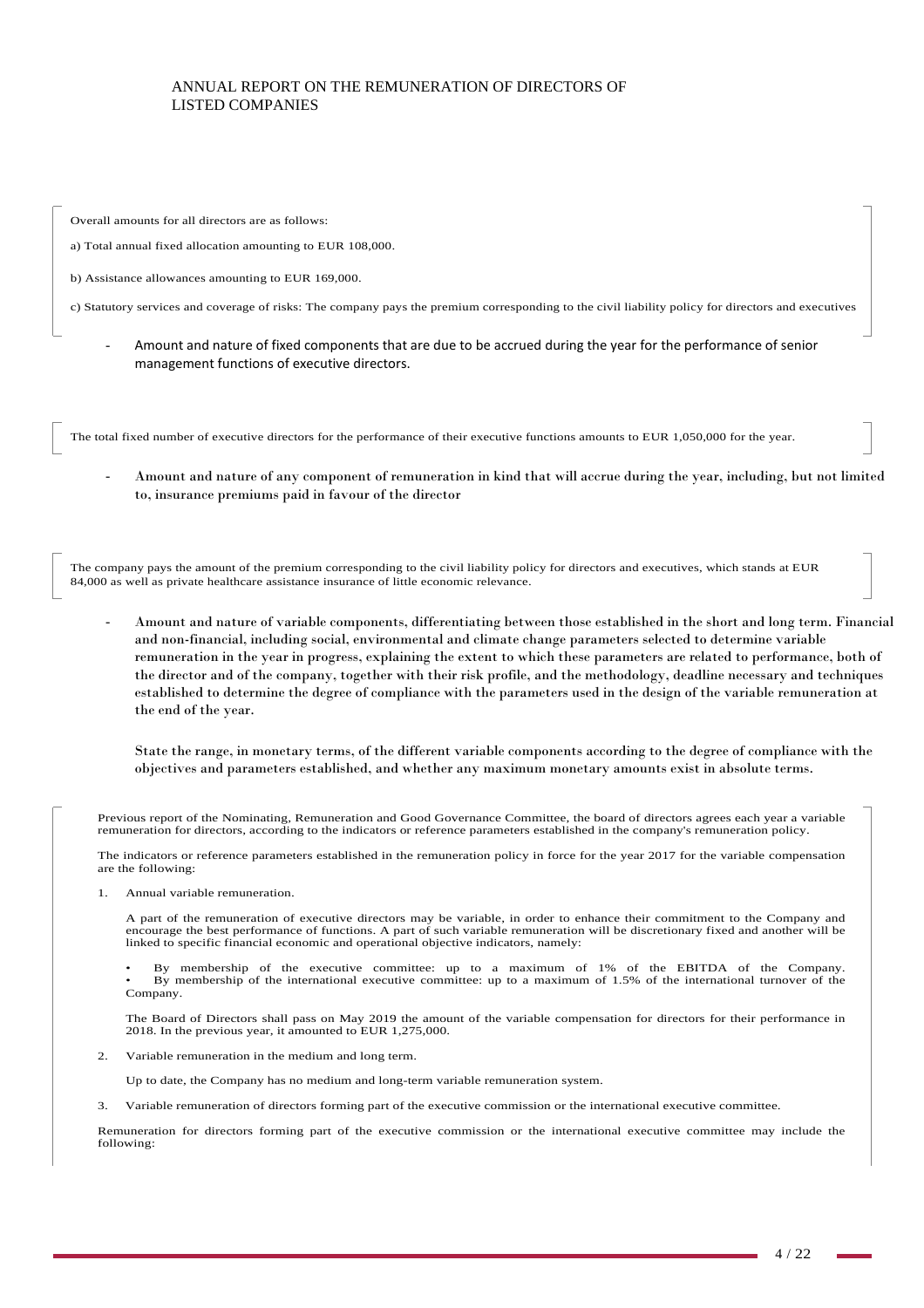An annual variable remuneration with the following limitations:

- for being members of the executive commission: up to 1% of EBITDA
- for being members of the international executive committee: up to 1.5% of the international turnover.

The annual report on the remuneration of the directors corresponding to the previous year is submitted to vote at the AGM

It is foreseen that the board of directors will approve in May 2019 the amount of the variable remuneration of the non-executive directors corresponding to 2018. In the previous year, the amount of this remuneration was EUR 30,000.

The company's remuneration policy does not contemplate non-financial parameters for setting variable remuneration.

Main characteristics of the long-term savings systems. Among other information, state the contingencies covered by the system, whether through defined contributions or benefits, the annual contribution that needs to be made to the defined contribution system, the benefits directors are entitled to in the event of defined benefit systems, the conditions under which economic rights are vested for directors and their compatibility with any other type of payment or severance pay as a result of the early termination or dismissal of the director, or deriving from the termination of the contractual relation, on the terms provided, between the company and the director.

 State if the accrual or vesting of any of the long-term savings plans is linked to achieving certain objectives or parameters related to the short- or long-term performance of the director.

The group does not make contributions to pension plans, individual and defined contribution systems, for executive directors, with coverage for contingencies such as retirement, disability, death and severe dependence. The company does not have any amount recorded or accumulated for pension, retirement or similar benefits.

- Any type of payment or severance pay for early termination or dismissal of the director, or deriving from the termination of the contractual relation, on the terms provided between the company and the director, whether voluntary resignation by the director or dismissal of the director by the company, as well as any type of agreement reached, such as exclusivity, post-contractual non-competition, continuance in office or loyalty, which entitle the director to any type of remuneration.

There are no compensation or protection clauses for termination of functions of directors in their capacity as such.

The executive directors have foreseen in their respective contracts the following payments/compensation in case of termination of their contract:

#### Severance grant:

In the cases of termination envisaged in the contract, the executive director will be entitled to receive compensation for termination, except in the event that such termination is due to a serious breach of any of the obligations of the executive director, in which case the director executive will not be entitled to receive any compensation.

Severance grant shall be equivalent to:

(i) Three annual payments of the annual fixed remuneration of the executive director at the time of termination and of the last annual variable remuneration received by the executive director, if the aggregate of these two amounts is less than EUR 750,000. (ii) Two and a half years of the annual fixed remuneration of the executive director at the time of termination and of the last annual variable remuneration received by the executive director, if the aggregate of these two amounts is greater than EUR 750,000, yet less than EUR 1,100. 000 euros.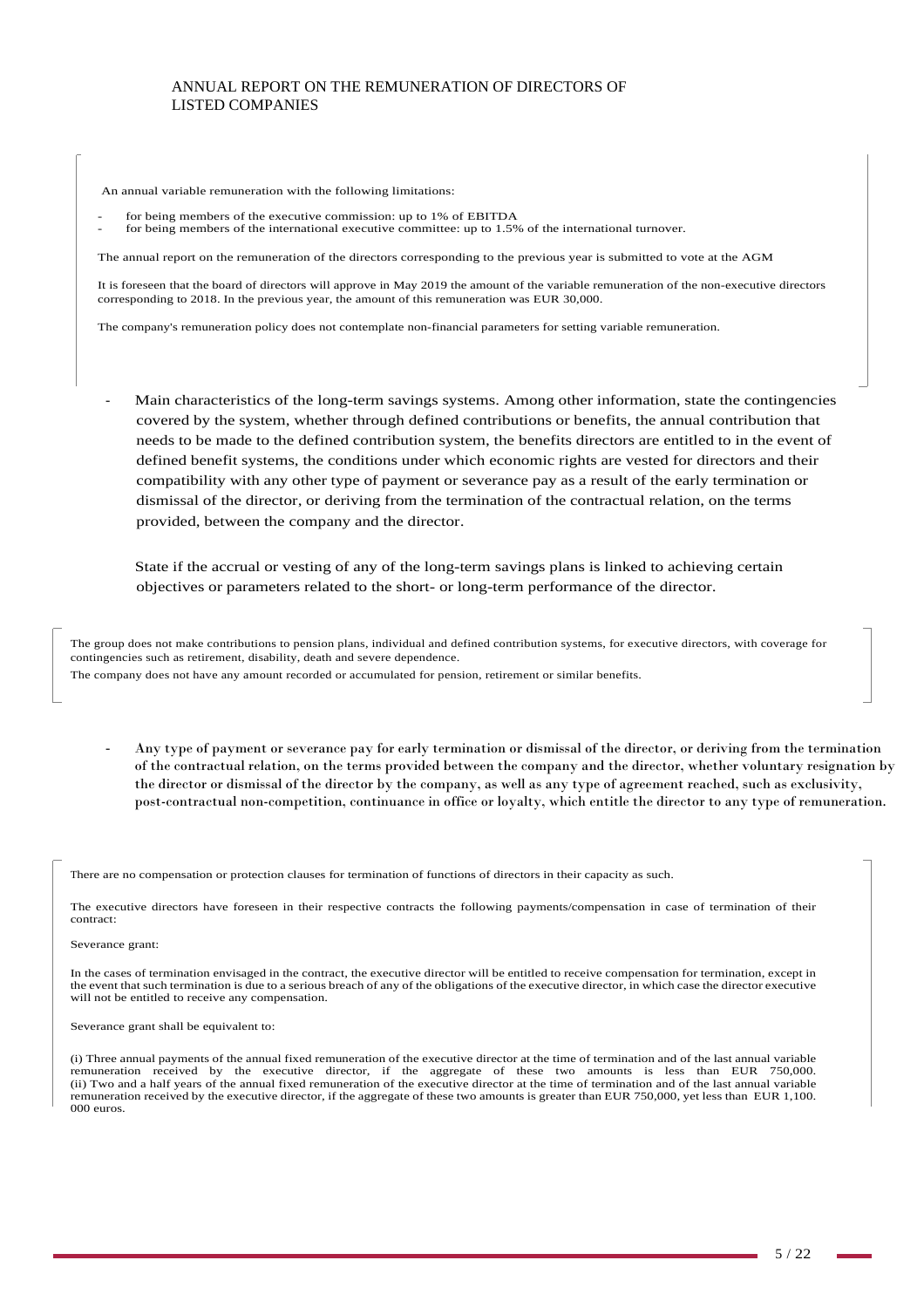(iii) Two annuities of the annual fixed remuneration of the executive director at the time of termination and of the last annual variable remuneration received by the executive director, if the aggregate is greater than EUR 1,100,000.

- State the conditions that contracts should respect for those exercising senior management functions as executive directors. Among others, information should be provided on the duration, limits on amounts of severance pay, minimum contract term clauses, notice periods and payment in lieu of these notice periods, and any other clauses relating to hiring bonuses, compensation and golden parachute clauses for early termination of the contractual relationship between the company and the executive director. Include, among others, any clauses or agreements on non-competition, exclusivity, continuance in office and loyalty, and post-contractual non-competition, unless these have been explained in the previous section.

Executive directors' contracts will remain in force as long as they continue to be director executives of the Company.

In the cases of termination provided for in the contract, the executive director will be entitled to receive a compensation for termination according to the terms detailed in the above-mentioned paragraph.

The executive director may terminate the contract unilaterally and by his own will, bringing it to the attention of the Company in writing at least three months in advance. In case of non-compliance with the notice obligation, the executive director shall compensate the Company with an amount equivalent to the fixed remuneration applicable in the moment of termination of the contract corresponding to the unfulfilled period of notice.

During the period of notice, the Company may exempt the executive director from the performance of duties, although said director will continue to be entitled to the remuneration thereon.

The termination of the contract due to the unilateral withdrawal of the executive director will imply, automatically and with effect as from the same date the contract is terminated upon, the resignation from the position of director, and the revocation of as many faculties said director had been delegated in his favour by the board of directors, as well as all the powers granted to the director by the company.

During the term of the contract and unless there was express and written consent of the company, the executive director shall provide its services exclusively for the Company and the companies of its group.

The executive director may not provide any kind of services, directly or indirectly, under any kind of legal relationship, for third parties, or for his/her own account, even when the activities carried out are not concurrent with those of the company or those of the group, and all professional activity shall be dedicated to the company and the companies of the group

The provision of services or the performance of any other activity that results, for any reason, relevant or may require dedication by the executive director will require the prior authorisation of the board of directors.

The executive director undertakes to use the information of the company solely and exclusively for the purpose of complying with the functions entrusted in the contract. In addition, the executive director undertakes to keep and treat as confidential information and, in particular, not to disclose it to any third party or employee of the company without the prior consent of the company, except in the exercise of the functions entrusted in the contract or by legal imperative, and not to reproduce it, transform it or, in general, use it in a different way other than what is necessary for the exercise of the professional activity.

The executive director undertakes to return immediately to the company, upon request of this during the term of the contract and, in any case, and without need of request, upon its extinction, any kind of confidential information that has been disclosed to or has been created by the executive director.

The nature and estimated amount of any other supplementary remuneration accrued by directors in the year in progress in consideration for services rendered other than those inherent in the post.

Directors are not expected to receive any significant remuneration for services rendered other than those inherent to their position.

The three executive directors are not expected to receive additional remuneration other than that provided in their respective contracts for the provision of services.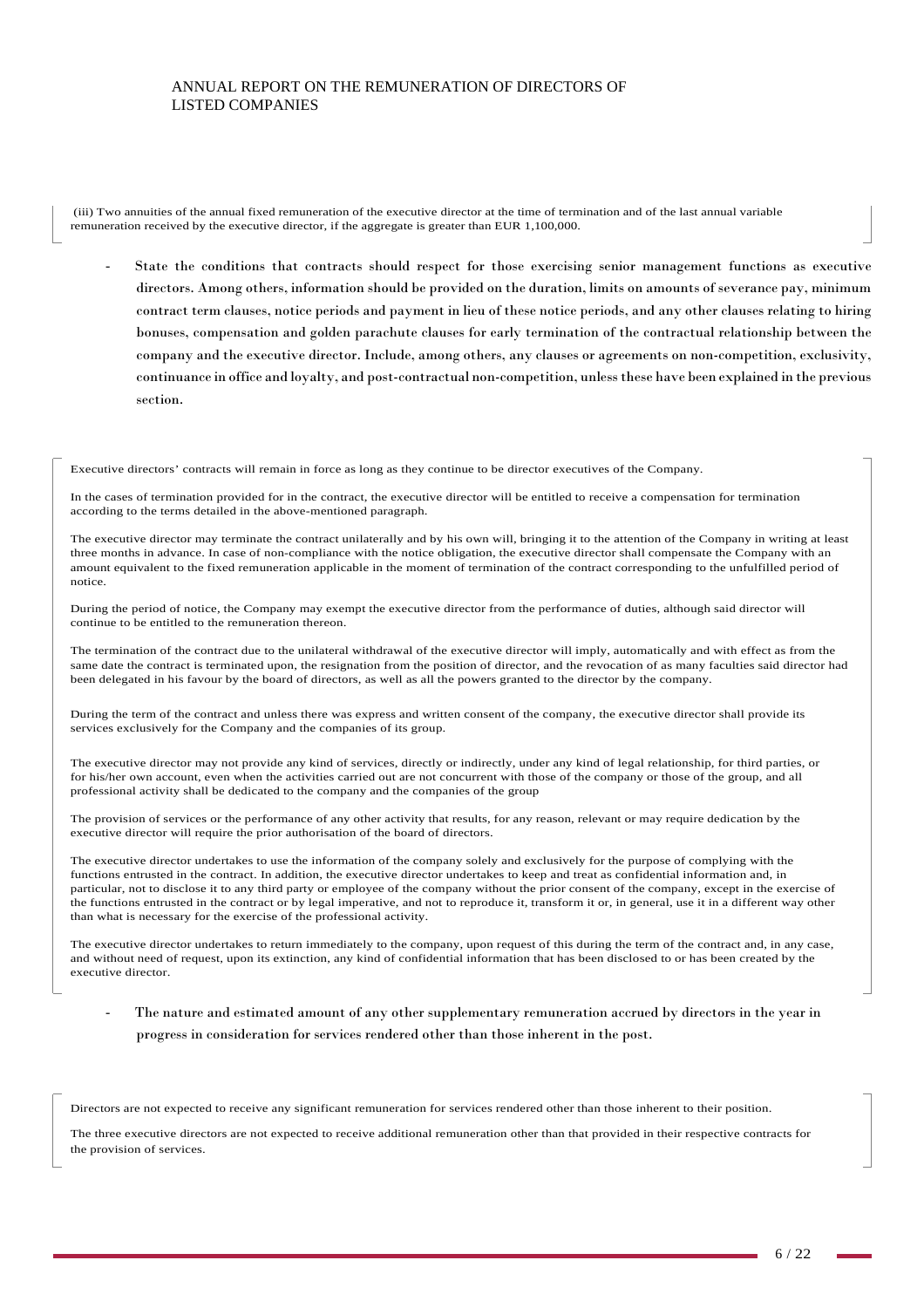- Other items of remuneration like those deriving from the company providing advances, loans, guarantees or any other remuneration to the directors.

The company has not granted or plans to grant advances, credits or guarantees to members of the board of directors.

The nature and estimated amount of any other planned supplementary remuneration accrued by directors in the year in progress that is not included in the previous sections, whether payment is made by the company or another group company.

Directors will not earn any supplementary remuneration, other than that indicated in this report.

A.2. Explain any significant change in the remuneration policy applicable in the current year resulting from:

A new policy or a modification of the policy already approved by the General Meeting.

- Significant changes in the specific determinations established by the board for the current year regarding the remuneration policy in force with respect to those applied in the previous year.

- Proposals that the board of directors has agreed to submit to the general shareholders' meeting to which this annual report will be submitted and which are proposed to be applicable to the current year.

The AGM held on 21 June 2018 approved the remuneration policy for years 2019, 2020 and 2021.

This new policy was approved in the same terms as the policy that had been in force in the three previous years 2016, 2017 and 2018.

Therefore, the new document reproduces the terms and conditions of the remuneration policy for directors of the Company.

A.3. Identify the direct link to the document where the current company remuneration policy is posted, which must be available on the web page of the company.

http://www.gruposanjose.biz/data/pdf/1549473562\_384818372.pdf

A.4. Explain, taking into account the data provided in Section B.4, the outcome of voting, of a consultative nature, by shareholders at the General Shareholders' Meeting on the annual report on remuneration for the previous year.

The annual remuneration report for the previous year has been subject to a positive assessment, as it was approved by 99.59% of the share capital present or represented at the meeting.

## **B. OVERALL SUMMARY OF HOW REMUNERATION POLICY HAS BEEN APPLIED DURING THE YEAR ENDED**

B.1. Explain the process followed to apply the remuneration policy and determine the individual remuneration contained in Section C of this report. This information will include the role played by the remuneration committee, the decisions taken by the Board of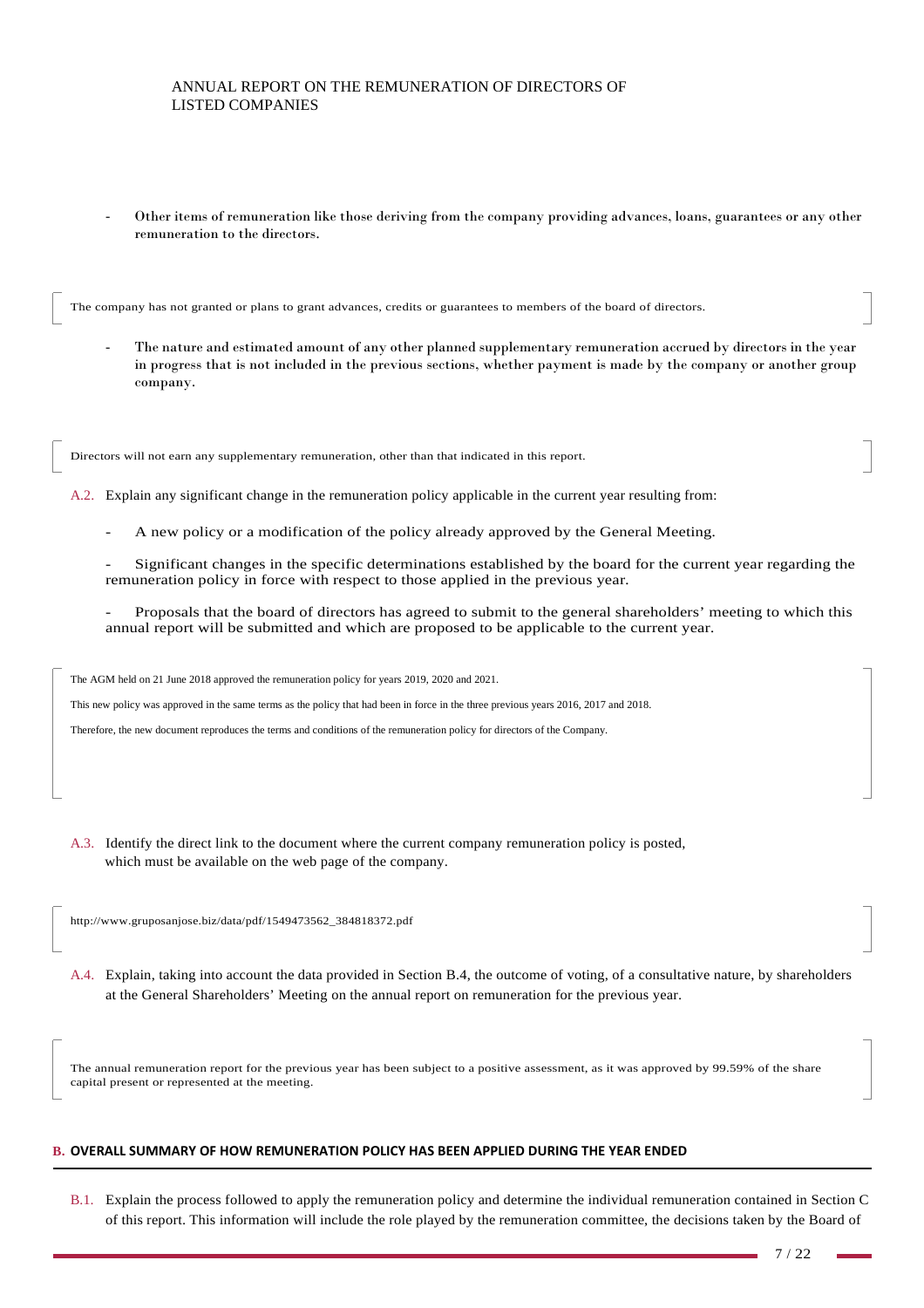Directors and, as the case may be, the identity and the role of the external advisors whose services have been used in the process to apply the remuneration policy in the year ended.

With respects to those directors who have exclusively received attendance allowance for meetings of the board and the meetings of the commissions which they belong to, once the attendance of the member has been verified at the corresponding meeting, the payment order<br>is notified to the financial department (Treasury) that carries out the payment in the f is notified to the financial department (Treasury) that carries out the payment in the following days.

Regarding the remuneration consisting of an annual fixed allocation and the variable remuneration for directors in their condition as such by belonging to the executive committee and/or the international executive committee, the Nominating, Remuneration and Good Governance Committee draws up a reasoned report taking into consideration the functions and responsibilities of each director, with the remuneration proposal addressed to the board of directors for, if applicable, its appr remuneration proposal addressed to the board of directors for, if applicable, its approval.

With regards to executive directors, the aforementioned applies to the variable remuneration of non-executive directors and members of the executive committee and the international executive committee. The remuneration of the executive directors is that set out in their contracts approved by the board of directors, following a proposal from the Nominating, Remuneration and Good Governance Committee.

B.2. Explain the different actions taken by the company in relation to the remuneration system and how they have contributed to reducing exposure to excessive risks and adapting them to the long-term objectives, values and interests of the company, including a reference to the measures that have been adopted to guarantee that the long-term results of the company have been taken into consideration in the remuneration accrued and that a suitable balance has been attained between the fixed and variable components of the remuneration, the measures that have been adopted in relation to those categories of staff whose professional activities have a material repercussion on the company's risk profile and the measures that have been adopted to avoid conflicts of interest, if appropriate.

At current date, it has not been necessary to undertake any action to correct any dysfunction of the company's remuneration system, given that the forecasts considered for the calculation of the remuneration proposals have coincided in general terms with the actual results.

Notwithstanding the foregoing, the remuneration policy of the company provides for the right to correct any mismatch of the remuneration system in case of correcting the financial statements. In that case, the board will assess whether it is appropriate to cancel, in whole or in part, the settlement of the remuneration.

B.3. Explain how the remuneration accrued over the year meets the provisions contained in the current remuneration policy.

Furthermore, report on the relationship between the remuneration obtained by the directors and the results or other performance measures of the company in the short and long term, explaining, as the case may be, how the variations in the performance of the company have influenced changes in the remuneration of directors and how the latter contribute to the short- and long-term results of the company.

The total remuneration of directors approved by the board of directors represents only 33% of the maximum amount of the annual remuneration for all the directors approved by the AGM.

While there has been a sustained increase in revenue and profit, for reasons of prudence, the board of directors has maintained the remuneration of directors during the last years in similar total amounts.

B.4. Report on the result of the consultative vote at the General Shareholders'' Meeting on remuneration in the previous year, indicating the number of votes against that may have been cast:

|              | Number     | % on total |     |
|--------------|------------|------------|-----|
| Issued votes | 42,411,727 |            | .22 |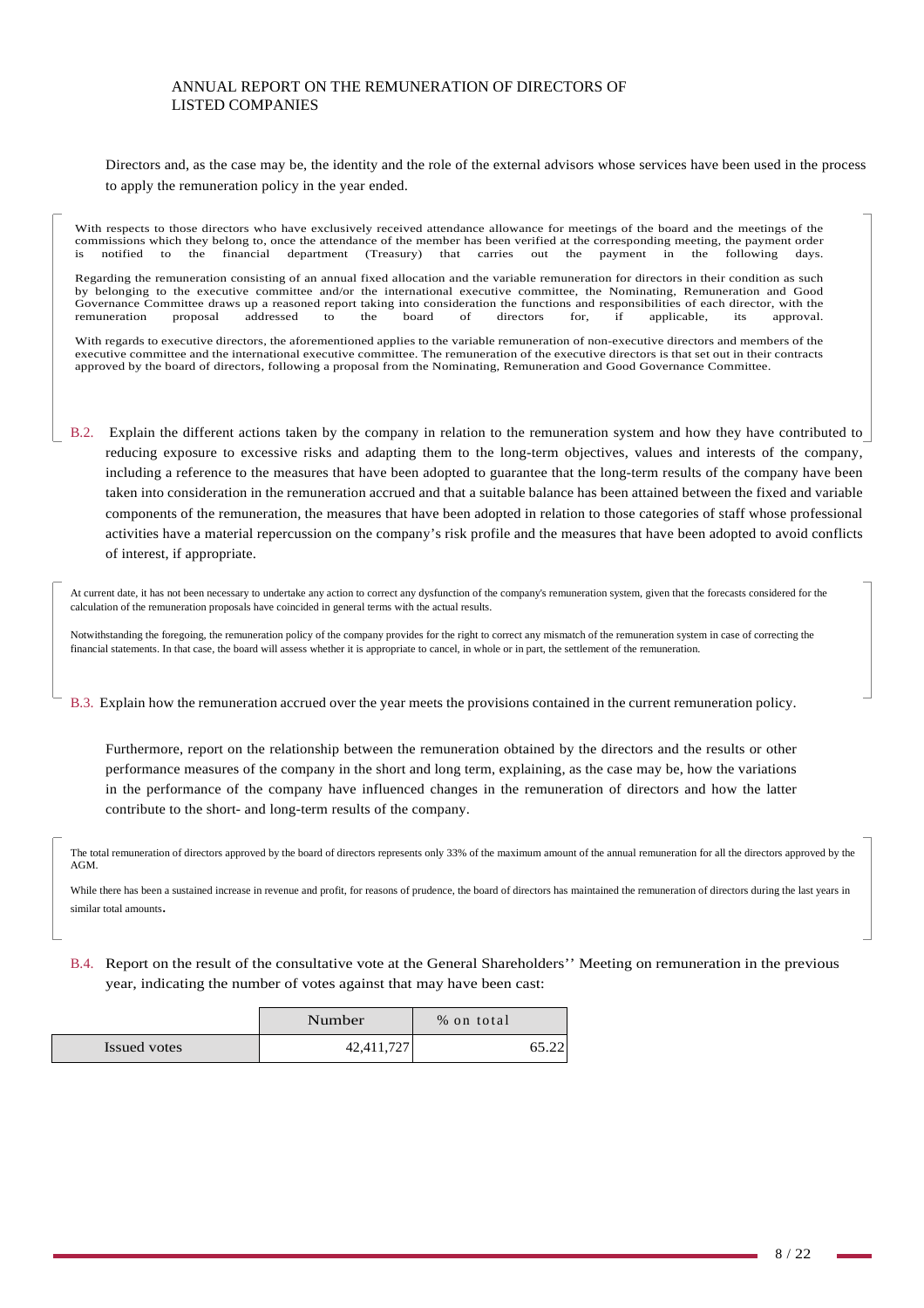|                | Number     | % on issued |       |
|----------------|------------|-------------|-------|
| Negative votes | 173,139    |             | 0.41  |
| Positive votes | 42,238,588 |             | 99.59 |
| Abstentions    |            |             | 0.00  |
|                |            |             |       |

B.5. Explain how the fixed components accrued during the year by the directors in their capacity as such have been determined and how they have changed with respect to the previous year

The annual fixed allocation of directors in 2018 has been determined by the board of directors, on the proposal of the Nominating, Remuneration Committee, taking into account the functions actually performed, the special complexity to the dedication provided and to the different responsibilities assumed by the different directors. This allocation in 2018 has been reduced by around 9% compared to the previous year.

Regarding attendance allowances, directors have received attendance allowance for every of the meetings of the board of directors amounting to EUR 2,000, EUR 3,000 for the executive committee, EUR 1,500 for the audit committee and the nominating, remuneration and good governance committee, and EUR 3,000 for the international executive committee. These amounts are the same as those foreseen in previous years.

B.6. Explain how the salaries accrued by each one of the executive directors over the past financial year for the performance of management duties were determined, and how they have changed with respect to the previous year.

Salaries accrued in 2018 by the executive directors have not changed with respect to those of the previous year.

These were approved by the board of directors at the proposal of the nominating, Remuneration and Good Governance Committee of the Company.

B.7. Explain the nature and the main characteristics of the variable components of the remuneration systems accrued in the year ended.

In particular:

– Identify each one of the remuneration plans that have determined the different types of variable remuneration accrued by each of the directors in the year ended, including information on their scope, their date of approval, their date of incorporation, the periods of accrual and validity, the criteria used to evaluate performance and how this has affected the establishment of the variable amount accrued, as well as the measurement criteria used and the period necessary to be in a position to suitably measure all the conditions and criteria stipulated.

In the case of share options and other financial instruments, the general characteristics of each plan will include information on both the conditions to acquire unconditional ownership (vesting) and to exercise these options or financial instruments, including the price and term to exercise them.

– Each one of the directors, together with their category (executive directors, proprietary external directors, independent external directors and other external directors), that are beneficiaries of remunerations systems or plans that include variable remuneration.

– As the case may be, information is to be provided on periods for the accrual or deferment of payment applied and/or the periods for withholding/unavailability of shares or other financial instruments, if they should exist.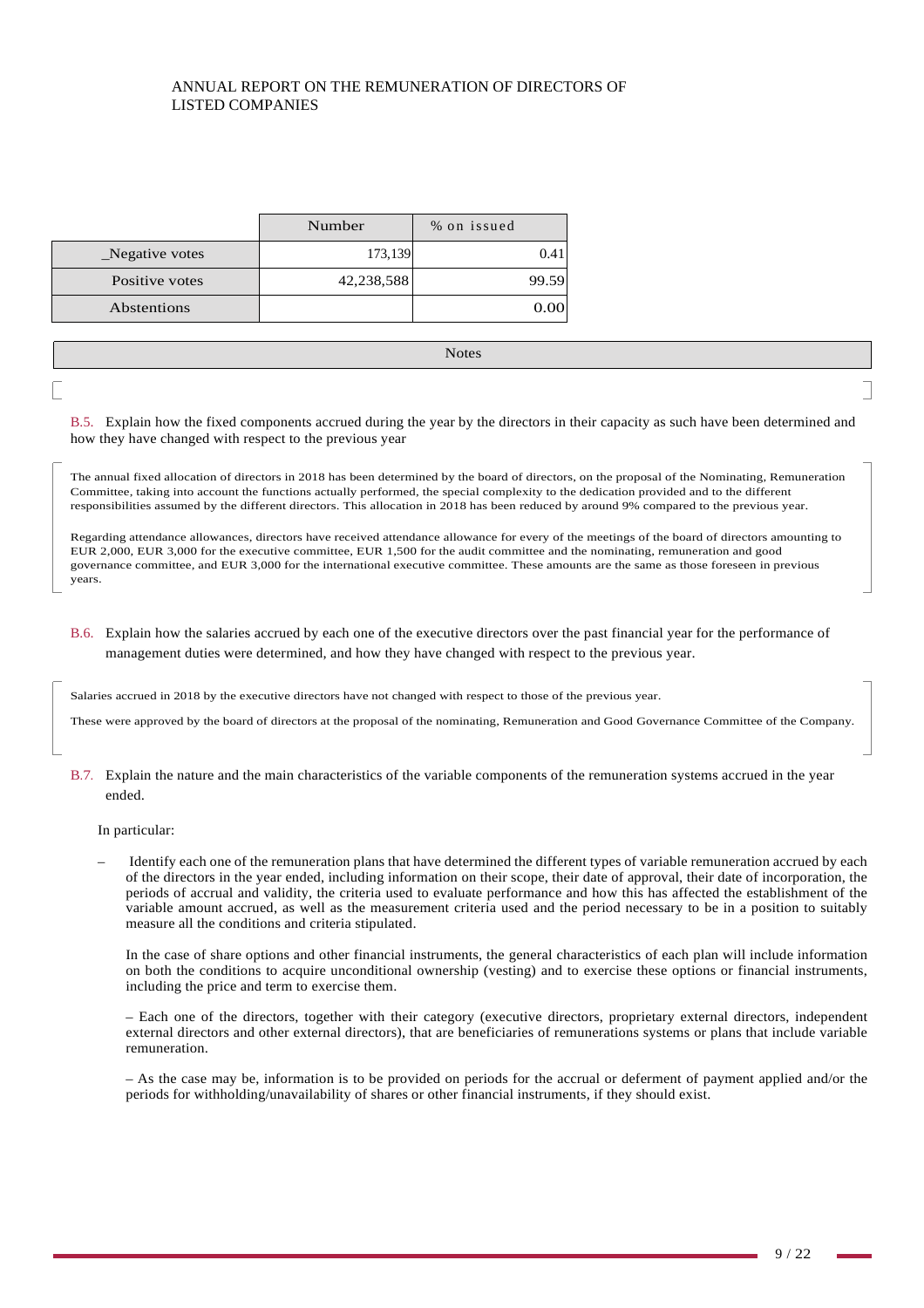#### **Explain the short-term variable components of the remuneration systems**

| Variable | remuneration | to<br>$\sim$ $\sim$ | . .<br>⊤11″ |
|----------|--------------|---------------------|-------------|
|          |              |                     |             |

The remuneration that corresponds to non-executive directors due to their status as members of the executive committee or the international executive committee may include, within the legal and statutory framework, the following concepts:

An annual variable remuneration that cannot exceed the limits referred to below and shall be approved by the board, upon a favourable report from the commission. The limits of this remuneration are:

• By membership of the executive committee: up to a maximum of 1% of the Group's EBITDA.

• By membership of the international executive committee: up to a maximum of 1.5% of the Group's international turnover.

Each year, the board, upon a favourable report from the committee, will determine which directors, if applicable, will be entitled to receive this annual variable remuneration, as well as the corresponding amount within the limits set.

On 8 November 2018, upon a favourable report from the Nominating, Remuneration Committee, the Board of Directors approved an annual variable remuneration in favour of Mr. Roberto Álvarez for his membership of the International Executive Committee during 2017. The aforementioned remuneration was accrued on the date of its approval and its validity is for year 2017. Within the parameters foreseen in the remuneration policy approved by the board and in consideration of his special dedication in certain matters developed in Argentina and the complexity thereof, the board of directors has deemed appropriate to offset the tasks assumed by said director.

1. Variable remuneration to executive directors:

A part of the remuneration of executive directors may be variable, in order to strengthen their commitment to the Company and encourage the best performance of their duties. Part of this variable remuneration will be fixed in a discretionary manner and another part will be linked to specific economic, financial and operational objective indicators, namely:

• By membership of the executive committee: up to a maximum of 1% of the Group's EBITDA. • By membership of the international executive committee: up to a maximum of 1.5% of the Group's international turnover.

Variable remuneration paid to executive directors amounted to EUR 1,275,000 in 2018.

After an individualised analysis of each of the directors, the Nominating, Remuneration and Good Governance Committee proposed the Board of Directors a slightly higher remuneration than that of the previous year, due to a clear improvement in the company's profit.

**Explain the long-term variable components of the remuneration systems** 

In spite of the fact that the company's remuneration policy provides for the possibility of setting variable remuneration in the medium and long term, to date the company has not proceeded to study or implement this type of remuneration.

B.8. Indicate whether certain variable components have been reduced or clawed back when, in the case of the former, payment has been vested and deferred or, in the case of the latter, vested and paid, on the basis of data that have subsequently proved to be inaccurate. Describe the amounts reduced or clawed back through the application of the reduction or clawback clauses, why they were implemented and the years to which they refer.

This has not occurred.

B.9. Explain the main characteristics of the long-term savings systems where the amount or equivalent annual cost appears in the tables in Section C, including retirement and any other survivor benefit that are financed, totally or partially, by the company, whether through internal or external contributions, indicating the type of plan, whether it is a defined contribution or benefit, the contingencies covered, the conditions for vesting economic rights for directors and their compatibility with any type of severance pay for early termination or termination of the contractual relationship between the company and the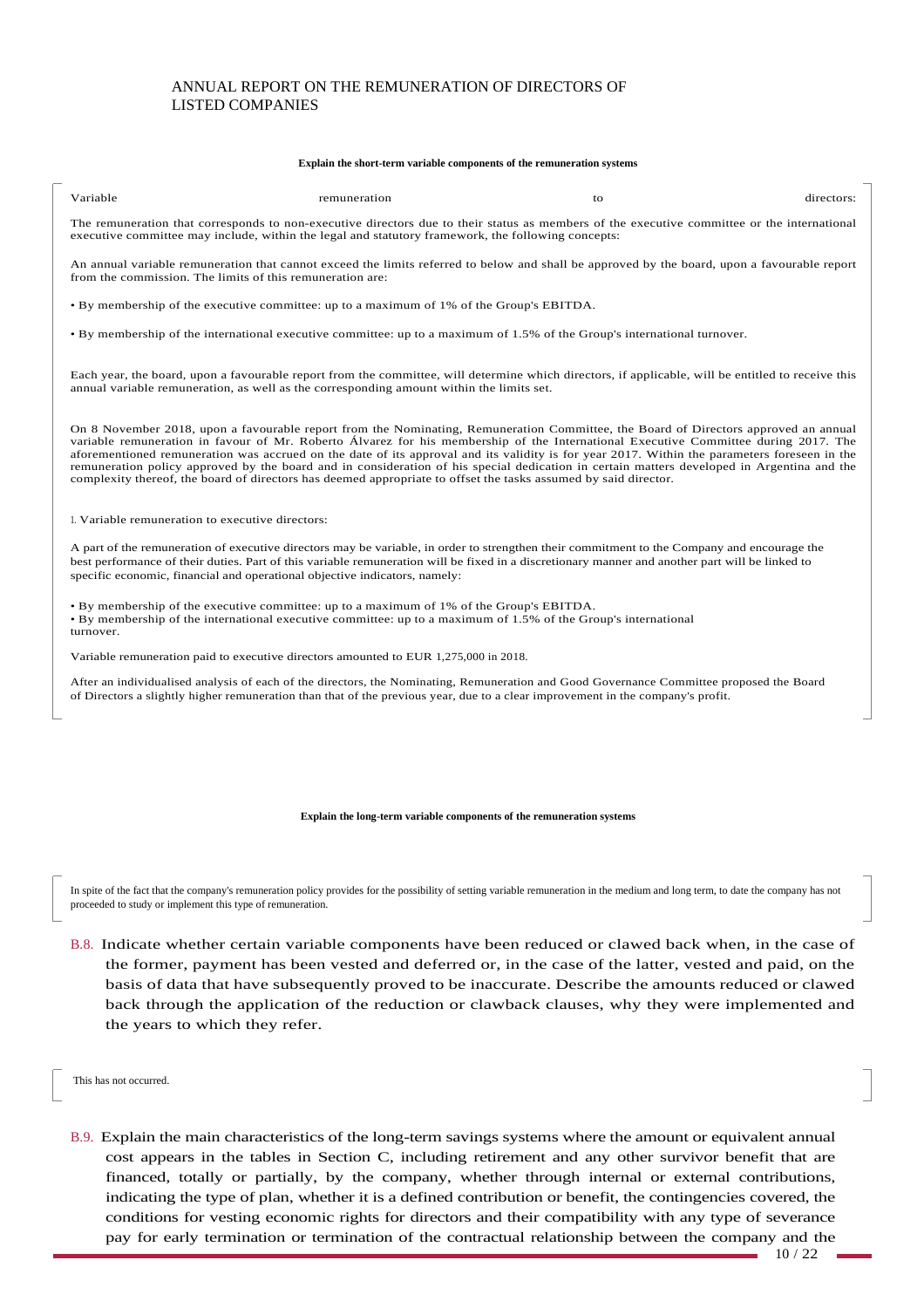### director.

The company does not currently have any long-term savings system.

B.10. Explain, where appropriate, the severance pay or any other type of payment deriving from early dismissal or early resignation, or from the termination of the contract upon the terms provided for therein, accrued and/or received by directors during the year ended.

The early termination of the director in his/her condition as such, for any reason, does not imply any compensation in favour of the director.

Contracts of executive directors provide for the termination of the contractual relationship in the following terms:

#### TERMINATION OF THE CONTRACT

The Contract will be terminated for the following reasons and with the subsequent consequences, without prejudice to those arising from the application of the common Law.

10.1 Termination by mutual agreement of the Parties

The Contract may be terminated by the agreement between the executive director and the Company, as agreed by the Parties.

10.2 Termination for unilateral will of the executive director

The executive director may terminate the contract unilaterally, informing the Company in writing at least three months in advance. In the event of default of notice, the executive director shall indemnify the Company with an amount equivalent to the fixed remuneration applicable at the time of termination of the contract corresponding to the period of unfulfilled notice. During the period of notice, the Company may exempt the executive director from the performance of his/her duties, although he/she will continue to receive the corresponding remuneration.

The termination of the contract by unilateral will of the executive director will automatically imply, with effect as from the same date on which the contract is terminated, his/her resignation from the position of director, and the revocation of any powers delegated to him/her by the board of directors, as well as all the powers granted to by the Company.

10.3 Termination for reasons attributable to the Company

#### 10.3.1 Termination at the Company's discretion

The Contract will be terminated by the will of the Company expressed by agreement of the board of directors, in accordance with the provisions of of its by-Laws. The Contract will also be terminated in the event of (i) cessation or non-renewal of the executive director as a director by resolution of the AGM, or (ii) total or partial revocation, as the case may be, of the powers delegated to the director by the board of directors or of the powers granted by the Company. However, the termination and subsequent and immediate appointment as director or the total or partial revocation of the aforementioned powers or powers and the subsequent and immediate delegation or granting of faculties or powers of analogous content shall not entail the termination of the Contract. In the event of termination provided for in clause 10.3.1 of the contract, the executive director shall be entitled to receive the compensation for termination indicated below, except in the event that such termination is due to a serious breach of any of the obligations of the executive director, in which case the executive director will not be entitled to receive any compensation.

#### 10.3.2 Other reasons for termination

The Contract will automatically be terminated, as a consequence of the death of the executive director or due to his/her legal incapacitation, declaration of total or superior permanent disability, or incapacity or temporary impossibility for the exercise of his/her functions for a period exceeding 12 months.

In any of the above cases, the revocation, if any, of the faculties and powers of the Executive Director will be automatic and neither this nor, where appropriate, his/her successors will be entitled to receive compensation, without prejudice to the endowments, insurance system or insurance that the Company would have contracted for t on behalf of the Executive Director in these cases, which will be consolidated in favour of this or its successors in title.

#### Severance grant:

In the cases of termination envisaged in the contract, the executive director will be entitled to receive compensation for termination, except in the event that such termination is due to a serious breach of any of the obligations of the executive director, in which case the director executive will not be entitled to receive any compensation.

#### Severance grant shall be equivalent to:

(i) Three annual payments of the annual fixed remuneration of the executive director at the time of termination and of the last annual variable remuneration received by the executive director, if the aggregate of these two amounts is less than EUR 750,000. (ii) Two and a half years of the annual fixed remuneration of the executive director at the time of termination and of the last annual variable remuneration received by the executive director, if the aggregate of these two amounts is greater than EUR 750,000, yet less than EUR 1,100. 000 euros.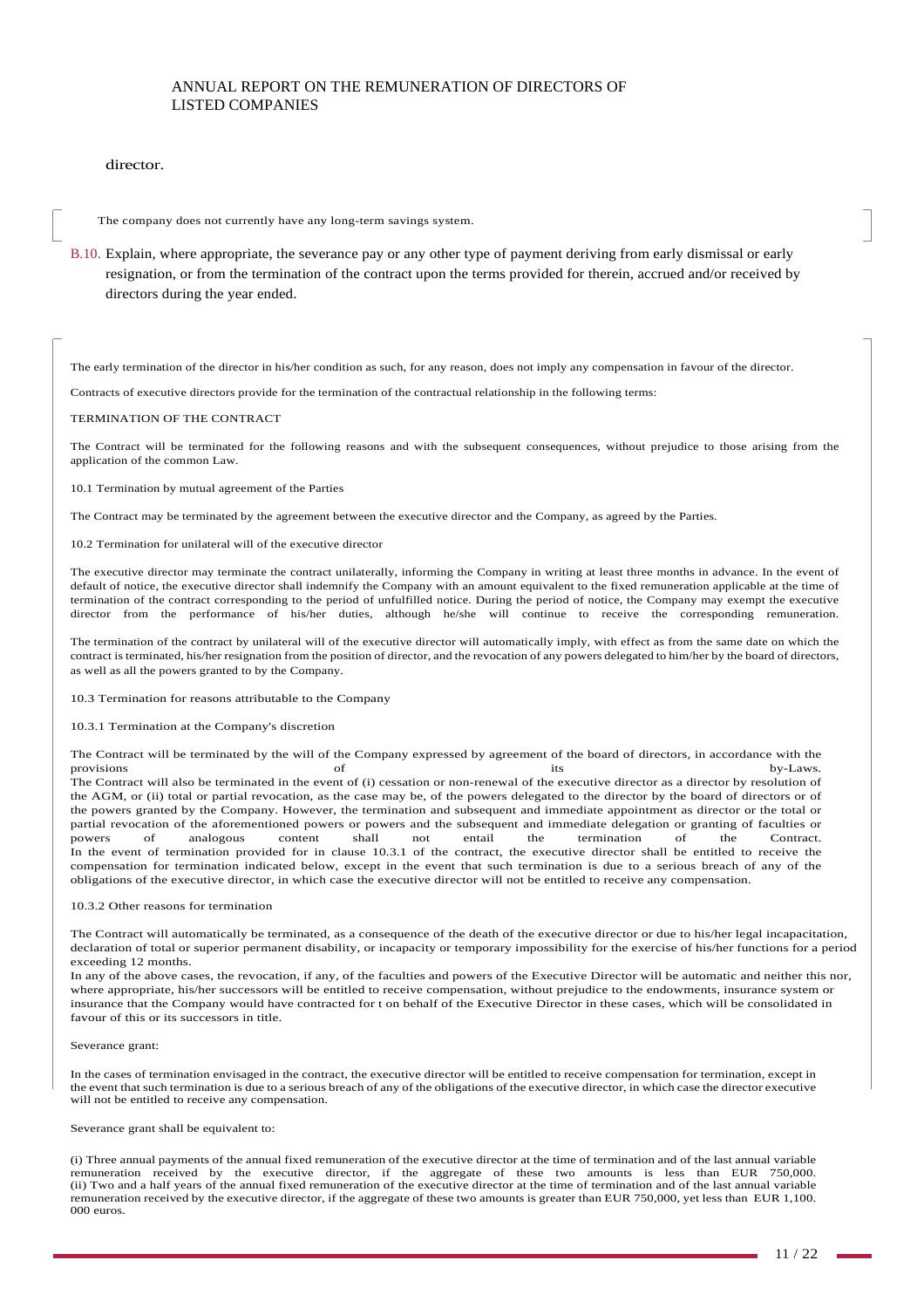(iii) Two annuities of the annual fixed remuneration of the executive director at the time of termination and of the last annual variable remuneration received by the executive director, if the aggregate is greater than EUR 1,100,000.

B.11. Indicate whether there have been any significant changes in the contracts of persons exercising senior management functions, such as executive directors, and, where appropriate, explain such changes. In addition, explain the main conditions of the new contracts signed with executive directors during the year, unless these have already been explained in Section A.1.

There have been no changes in the contracts of executive directors.

B.12. Explain any supplementary remuneration accrued by directors as consideration for services rendered outside of their post.

The Director Javier Rey Laredo received EUR 15,000 as compensation for the services rendered in PAMSA, investee with a 20% ownership interest of Grupo San José.

- B.13. Explain any remuneration deriving from advance payments, loans or guarantees granted, indicating the interest rate, their key characteristics and the amounts eventually returned, as well as the obligations taken on by way of guarantee or collateral.
- salary components

Directors of the company have not accrued any remuneration for this concept. Executive directors enjoy small compensations consisting of medical insurance

B.15. Explain the remuneration accrued by directors by virtue of payments made by the listed company to a third company at which the director renders services when these payments seek to remunerate the director's services to the company.

B.14. Itemise the remuneration in kind accrued by the directors over the year, briefly explaining the nature of the different

### None.

None.

B.16. Explain any other items of remuneration other than those mentioned in the previous sections, whatever their nature or the group company that settles the payment, particularly when this is a related-party transaction or the payment thereof distorts the true image of the total remuneration accrued by the director.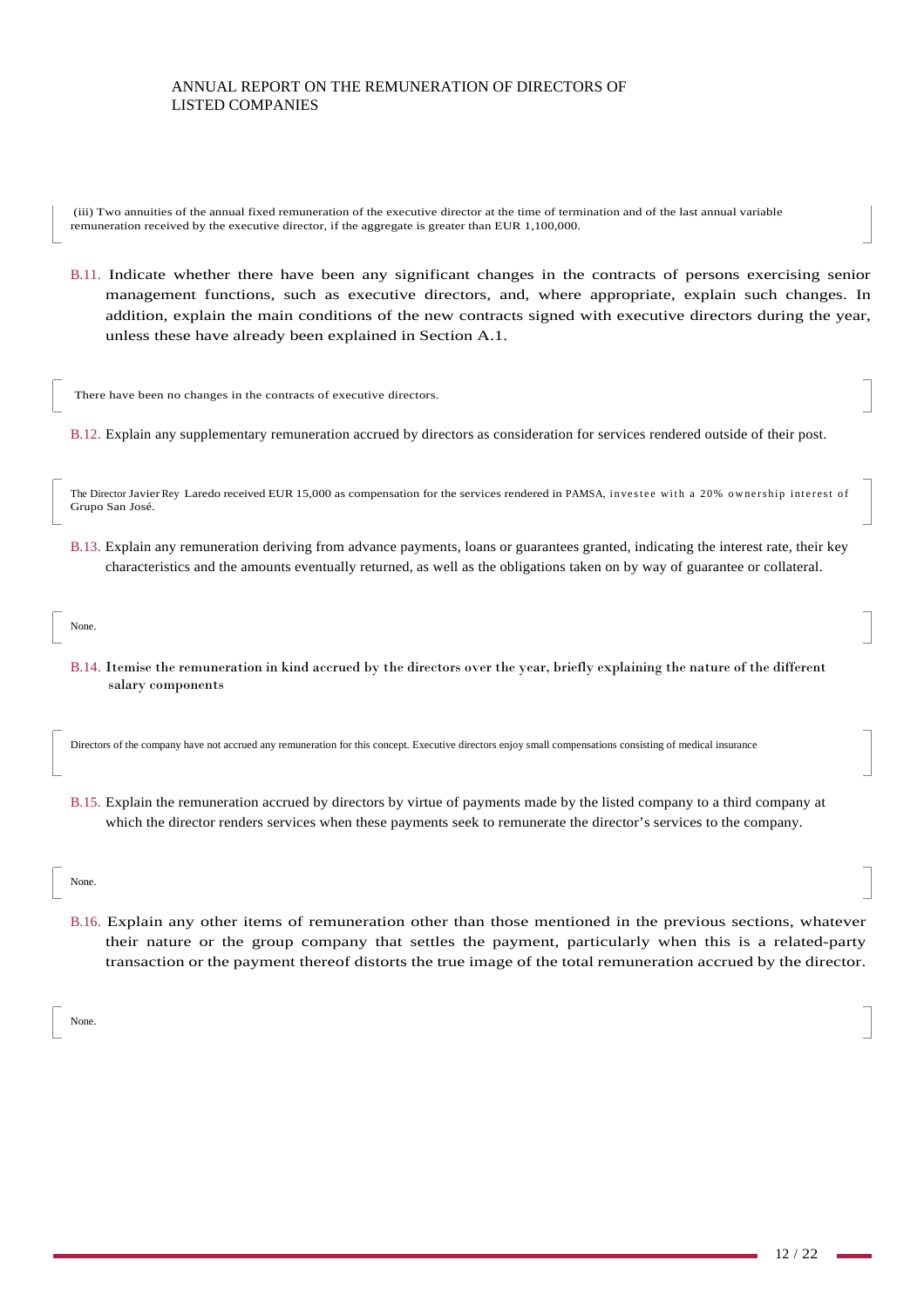

# **C. ITEMISED INDIVIDUAL REMUNERATION ACCRUED BY EACH DIRECTOR**

**The Communication** 

| Name                                 | Type                      | Period of accrual year 2018   |
|--------------------------------------|---------------------------|-------------------------------|
| Mr. JACINTO REY GONZÁLEZ             | <b>Executive Chairman</b> | From 01/01/2018 to 31/12/2018 |
| Mr. JACINTO REY LAREDO               | Executive Deputy-Chairman | From 01/01/2018 to 31/12/2018 |
| Mr. JAVIER REY LAREDO                | <b>CEO</b>                | From 01/01/2018 to 31/12/2018 |
| Mr. JOSÉ MANUEL OTERO NOVAS          | Independent               | From 01/01/2018 to 31/12/2018 |
| Mr. ROBERTO ALVAREZ ALVAREZ          | Independent               | From 01/01/2018 to 31/12/2018 |
| Mr. ENRIQUE MARTIN REY               | Property                  | From 01/01/2018 to 31/12/2018 |
| Mr. NASSER HOMAID SALEM ALI ALDAREI  | Other External            | From 01/01/2018 to 31/12/2018 |
| Mr. SUNIL KANORIA                    | Independent               | From 01/01/2018 to 31/12/2018 |
| Mr. GUILLERMO NIELSEN                | Independent               | From 01/01/2018 to 31/12/2018 |
| Mr. RAMON BARRAL ANDRADE             | Coordinating Director     | From 01/01/2018 to 31/12/2018 |
| Mr. ALTINA FATIMA SEBASTIAN GONZALEZ | Independent               | From 01/01/2018 to 31/12/2018 |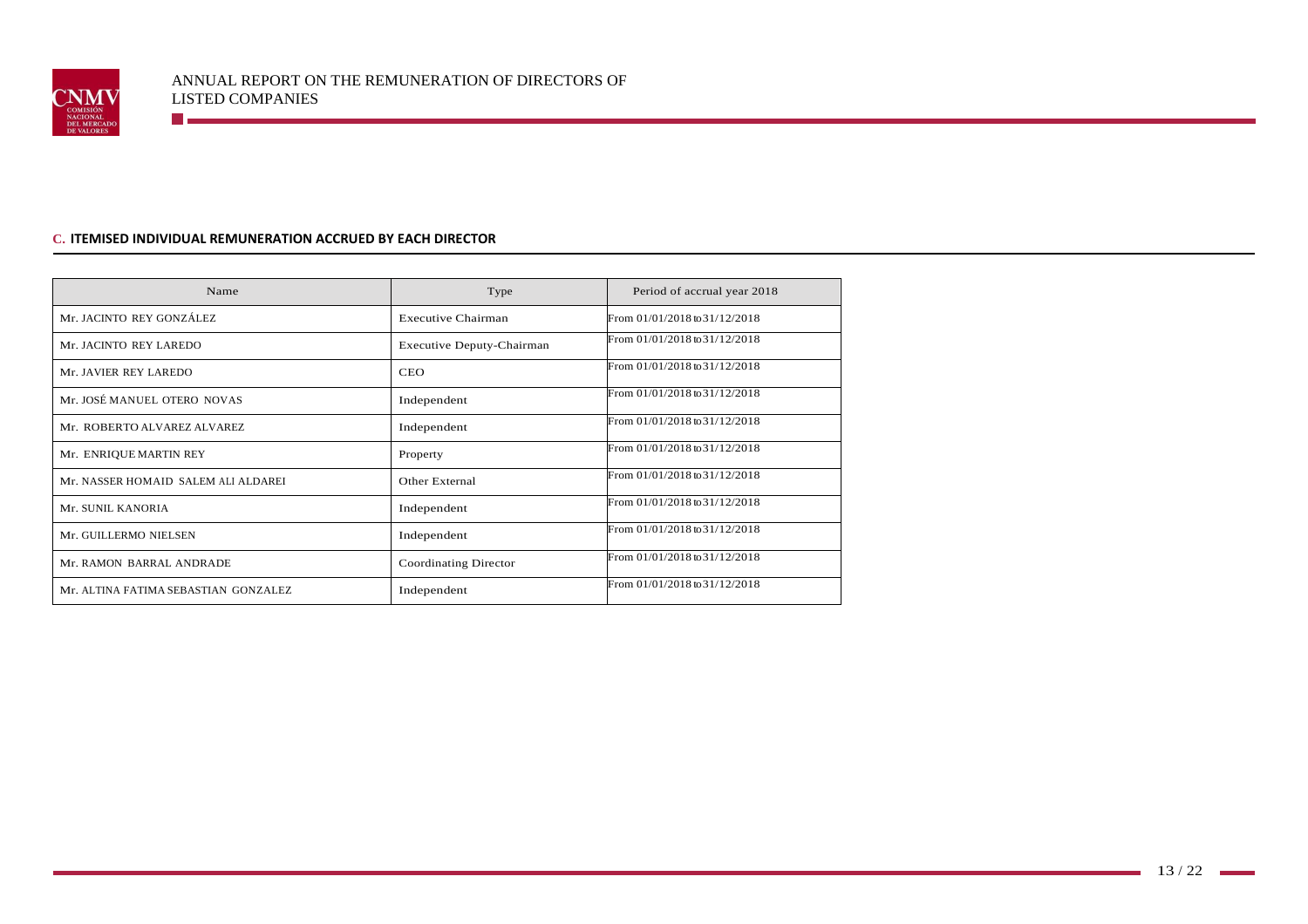

# C.1. Complete the following tables regarding the individual remuneration of each director (including the salary received for performing executive duties) accrued during the year.

a) Remuneration from the reporting company:

n a

i) Remuneration in cash (thousand euros)

| <b>Name</b>                          | Fixed        | Per diem allowances | <b>Remuneration for</b>                  | Salary  | Short-term variable | Long-term variable Severance pay | Other grounds | Total in year 2018 | Total in year 2017 |
|--------------------------------------|--------------|---------------------|------------------------------------------|---------|---------------------|----------------------------------|---------------|--------------------|--------------------|
|                                      | remuneration |                     | membership on<br><b>Board committees</b> |         | remuneration        | remuneration                     |               |                    |                    |
|                                      |              |                     |                                          |         |                     |                                  |               |                    |                    |
|                                      |              |                     |                                          |         |                     |                                  |               |                    |                    |
| Mr. JACINTO REY GONZÁLEZ             |              | 10,000              | 18,000                                   | 500,000 | 1,000,000           |                                  |               | 1,528,000          | 1,528,000          |
| Mr. JACINTO REY LAREDO               |              | 10,000              | 18,000                                   | 350,000 | 200,000             |                                  |               | 578,000            | 578,000            |
| Mr. JAVIER REY LAREDO                |              | 10,000              | 18,000                                   | 200,000 | 75,000              |                                  |               | 303,000            | 301,350            |
| Mr. JOSÉ MANUEL OTERO NOVAS          |              | 10,000              | 18,000                                   |         |                     |                                  |               | 28,000             | 23,000             |
| Mr. ROBERTO ALVAREZ ALVAREZ          | 48,000       |                     |                                          |         | 30,000              |                                  |               | 78,000             | 48,000             |
| Mr. ENRIQUE MARTIN REY               |              | 10,000              | 6,000                                    |         |                     |                                  |               | 16,000             | 12,500             |
| Mr. NASSER HOMAID SALEM ALI ALDAREI  |              |                     |                                          |         |                     |                                  |               |                    | 6,000              |
| Mr. SUNIL KANORIA                    |              |                     |                                          |         |                     |                                  |               |                    | 3,000              |
| Mr. GUILLERMO NIELSEN                | 60,000       |                     |                                          |         |                     |                                  |               | 60,000             | 93,000             |
| Mr. RAMON BARRAL ANDRADE             |              | 10,000              | 13,500                                   |         |                     |                                  |               | 23,500             | 23,500             |
| Ms. ALTINA FATIMA SEBASTIAN GONZALEZ |              | 10,000              | 7,500                                    |         |                     |                                  |               | 17,500             | 39,000             |

Notes

m.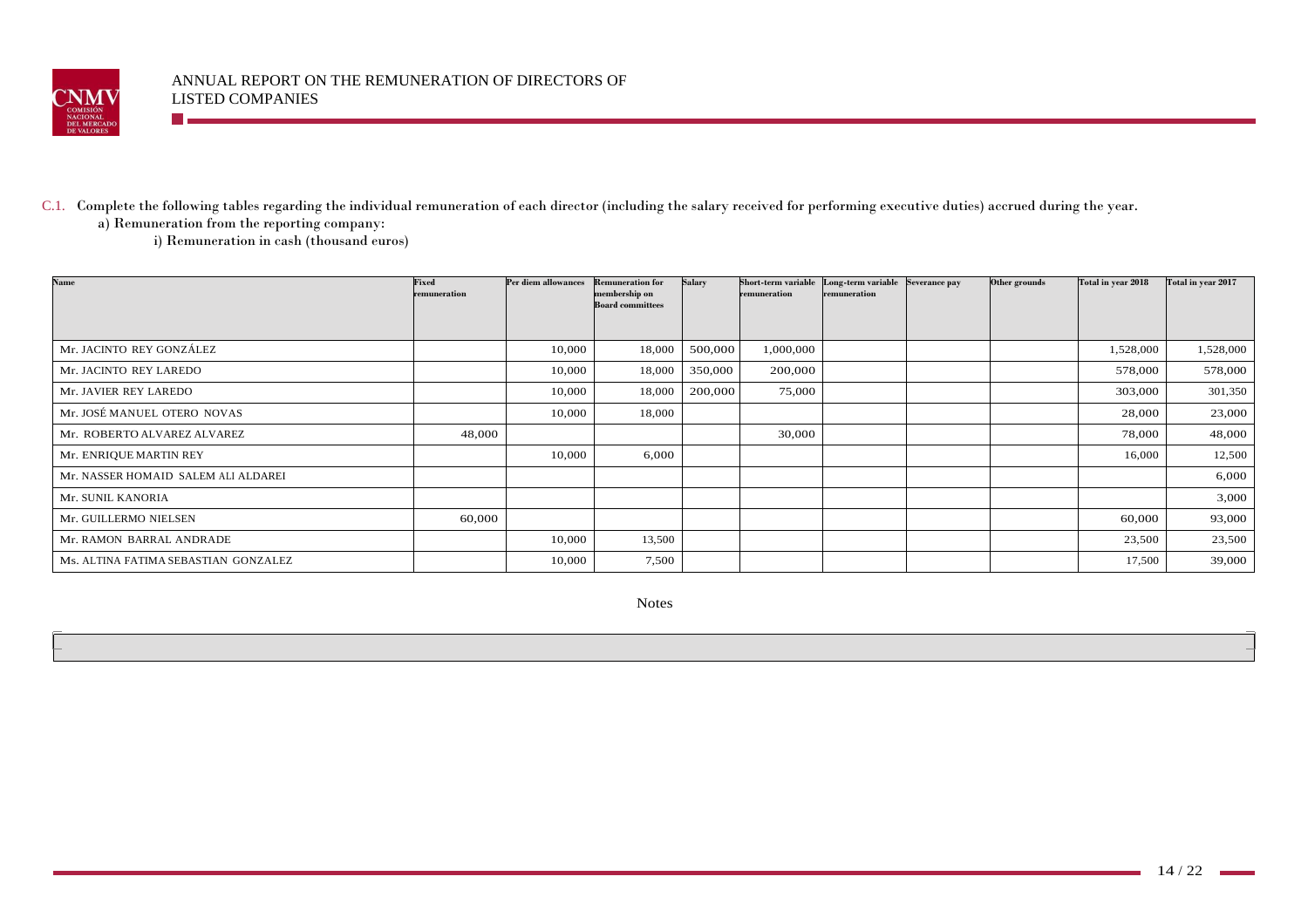

<u> Terminal de la p</u>

# ii) Table of changes in share-based remuneration schemes and gross profit from vested shares or financial instruments

| Financial instruments at start of year 2018<br>Name of Plan<br><b>Name</b> |  | Financial instruments vested during year 2018 |                                | Financial instruments vested during the year |                          |                    |                                       | Instruments matured but Financial instruments at end of year 2018<br>not exercised |                                                                                          |                       |                    |                                |
|----------------------------------------------------------------------------|--|-----------------------------------------------|--------------------------------|----------------------------------------------|--------------------------|--------------------|---------------------------------------|------------------------------------------------------------------------------------|------------------------------------------------------------------------------------------|-----------------------|--------------------|--------------------------------|
|                                                                            |  | No. of instruments                            | No. of<br>equivalent<br>shares | No. of instruments                           | No. of equivalent shares | No. of instruments | No. of<br>equivalent/vested<br>shares | Price of<br>vested shares                                                          | <b>Gross profit</b><br>from vested shares<br>or financial instruments<br>(thousand $C$ ) | No. of<br>instruments | No. of instruments | No. of<br>equivalent<br>shares |
| NA                                                                         |  |                                               |                                |                                              |                          |                    |                                       |                                                                                    |                                                                                          |                       |                    |                                |

|                  | <b>Notes</b> |
|------------------|--------------|
| $\sim$<br>$\sim$ |              |

iii) Long-term savings systems

| Name      | Remuneration from vesting of rights to savings<br>system |
|-----------|----------------------------------------------------------|
| <b>NA</b> |                                                          |

|      | Contribution over the year from the company (thousand $\epsilon$ ) |                  |                                                       |                  |                                                |                  | Amount of accumulated funds (thousand $\epsilon$ )           |                  |
|------|--------------------------------------------------------------------|------------------|-------------------------------------------------------|------------------|------------------------------------------------|------------------|--------------------------------------------------------------|------------------|
| Name | Savings systems with vested economic rights                        |                  | Savings systems with<br>non-vested economic<br>rights |                  | Savings systems with vested<br>economic rights |                  | <b>Savings systems</b><br>with non-vested<br>economic rights |                  |
|      | <b>Year 2018</b>                                                   | <b>Year 2017</b> | <b>Year 2018</b>                                      | <b>Year 2017</b> | <b>Year 2018</b>                               | <b>Year 2017</b> | <b>Year 2018</b>                                             | <b>Year 2017</b> |
| NA   |                                                                    |                  |                                                       |                  |                                                |                  |                                                              |                  |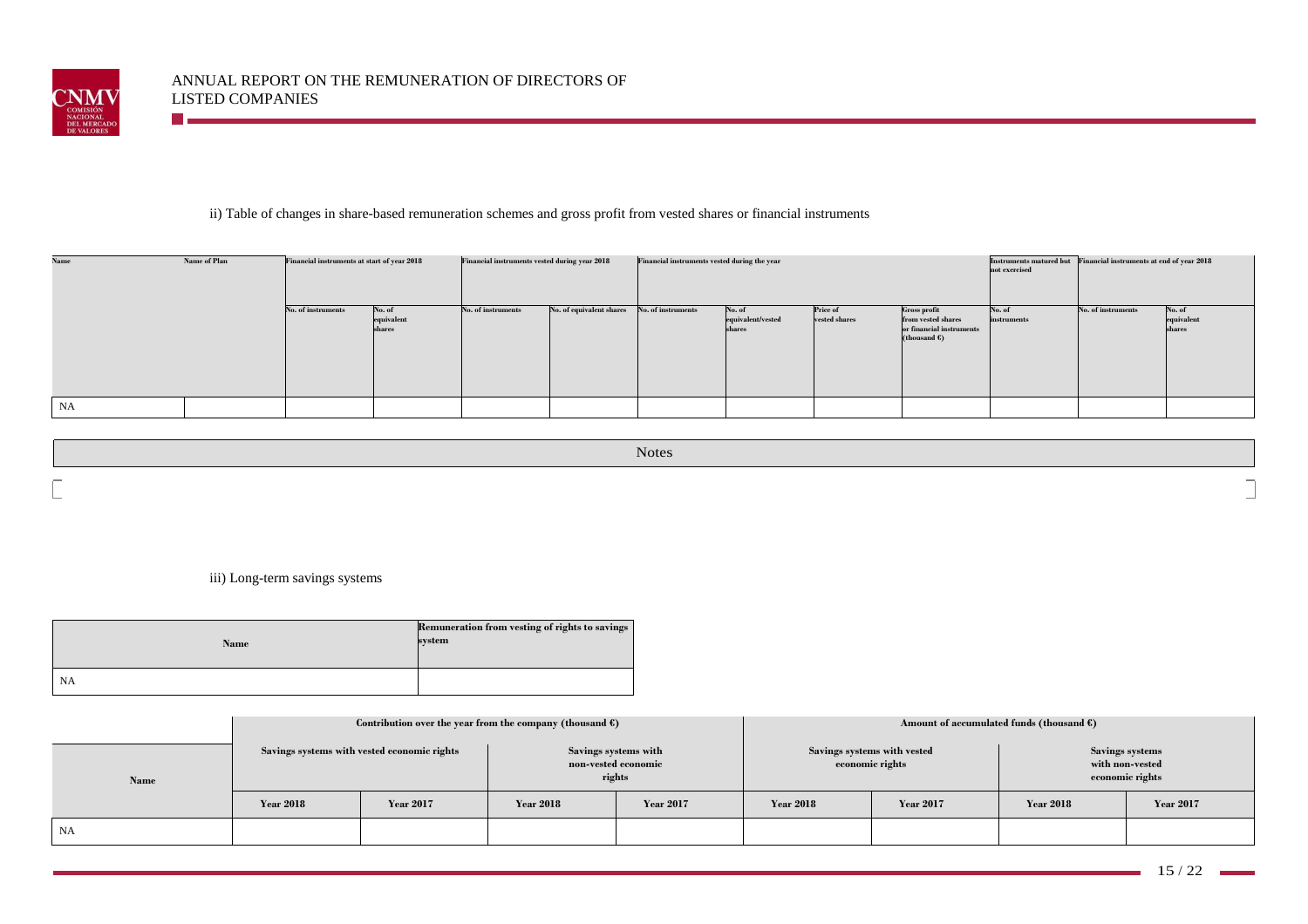

|   | Notes |
|---|-------|
| _ |       |
| _ |       |

iv) Details of other items

**The Communist Communist Communist Communist Communist Communist Communist Communist Communist Communist Communist** 

| Name          | <b>Item</b> | <b>Amount remunerated</b> |
|---------------|-------------|---------------------------|
| $\mathsf{NA}$ |             |                           |

| <b>Notes</b> |  |
|--------------|--|
|              |  |
|              |  |

b) Remuneration of the company directors for seats on the boards of other group companies:

i) Remuneration in cash (thousand euros)

| <b>Name</b>                 | Fixed<br>remuneration | Per diem allowances Remuneration for | membership on<br><b>Board committees</b> | Salary | remuneration | Short-term variable Long-term variable Severance pay<br>remuneration | Other grounds | Total in year 2018 | Total in year 2017 |
|-----------------------------|-----------------------|--------------------------------------|------------------------------------------|--------|--------------|----------------------------------------------------------------------|---------------|--------------------|--------------------|
| Mr. JACINTO REY GONZÁLEZ    |                       | 52,800                               |                                          |        |              |                                                                      |               | 52,800             | 108,000            |
| Mr. JACINTO REY LAREDO      |                       |                                      |                                          |        |              |                                                                      |               |                    |                    |
| Mr. JAVIER REY LAREDO       |                       | 33,400                               |                                          |        |              |                                                                      |               | 33,400             | 18,000             |
| Mr. JOSÉ MANUEL OTERO NOVAS |                       |                                      |                                          |        |              |                                                                      |               |                    |                    |
| Mr. ROBERTO ALVAREZ ALVAREZ |                       |                                      |                                          |        |              |                                                                      |               |                    |                    |

٠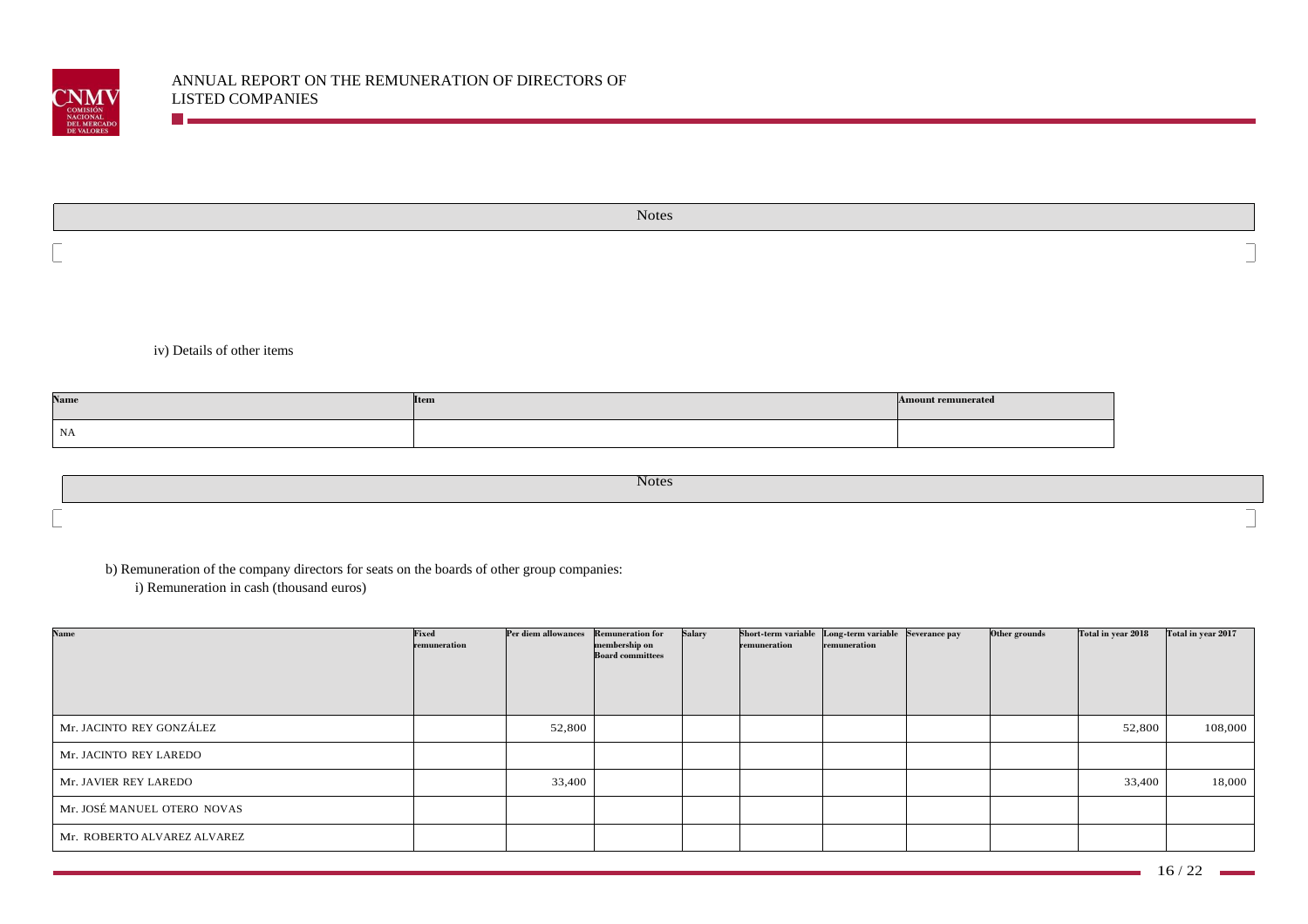

**The Communist Communist Communist** 

| <b>Name</b>                          | Fixed<br>remuneration | Per diem allowances Remuneration for | membership on<br><b>Board committees</b> | Salary | remuneration | Short-term variable Long-term variable Severance pay<br>remuneration | Other grounds | Total in year 2018 | Total in year 2017 |
|--------------------------------------|-----------------------|--------------------------------------|------------------------------------------|--------|--------------|----------------------------------------------------------------------|---------------|--------------------|--------------------|
| Mr. ENRIQUE MARTIN REY               |                       |                                      |                                          |        |              |                                                                      |               |                    |                    |
| Mr. NASSER HOMAID SALEM ALI ALDAREI  |                       |                                      |                                          |        |              |                                                                      |               |                    |                    |
| Mr. SUNIL KANORIA                    |                       |                                      |                                          |        |              |                                                                      |               |                    |                    |
| Mr. GUILLERMO NIELSEN                |                       |                                      |                                          |        |              |                                                                      |               |                    |                    |
| Mr. RAMON BARRAL ANDRADE             |                       |                                      |                                          |        |              |                                                                      |               |                    |                    |
| Ms. ALTINA FATIMA SEBASTIAN GONZALEZ |                       |                                      |                                          |        |              |                                                                      |               |                    |                    |

Notes

٦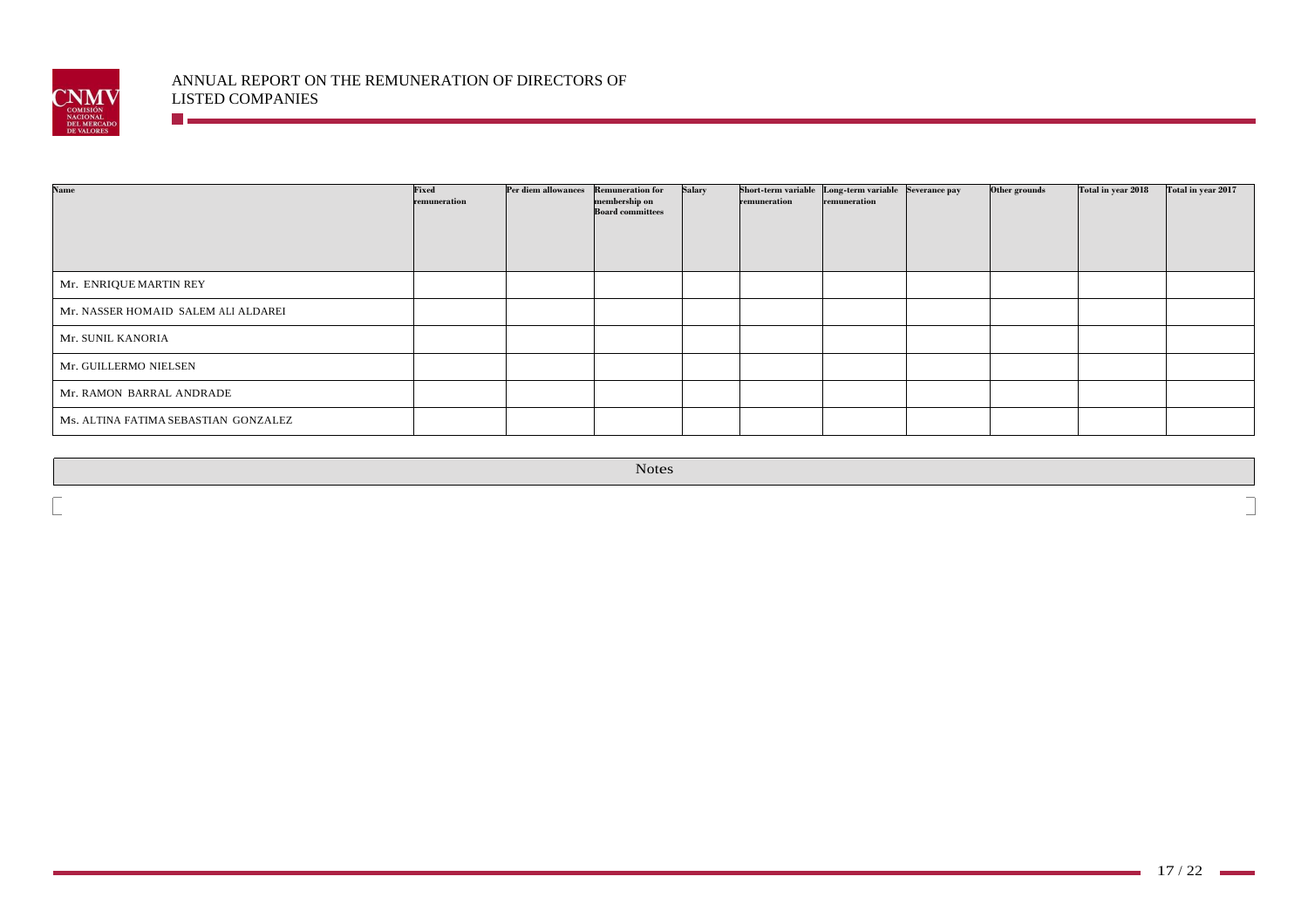

# ii) Table of changes in share-based remuneration schemes and gross profit from vested shares or financial instruments.

| Name | Name of Plan<br>Financial instruments at start of year 2018 |                                                                  | Financial instruments vested during year 2018 |                    | Financial instruments vested during the year |                    |                                       | Financial instruments at end of year 2018<br><b>Instruments matured</b><br>but not exercised |                                                                                          |                    |                    |                          |
|------|-------------------------------------------------------------|------------------------------------------------------------------|-----------------------------------------------|--------------------|----------------------------------------------|--------------------|---------------------------------------|----------------------------------------------------------------------------------------------|------------------------------------------------------------------------------------------|--------------------|--------------------|--------------------------|
|      |                                                             | $\overline{\text{instrument}}^\text{No. of}_{\text{equivalent}}$ | shares                                        | No. of instruments | No. of<br>equivalent<br>shares               | No. of instruments | No. of<br>equivalent/vested<br>shares | Price of<br>vested shares                                                                    | <b>Gross profit</b><br>from vested shares<br>or financial instruments<br>(thousand $C$ ) | No. of instruments | No. of instruments | No. of equivalent shares |
| NA   |                                                             |                                                                  |                                               |                    |                                              |                    |                                       |                                                                                              |                                                                                          |                    |                    |                          |

|                          | Notes  |
|--------------------------|--------|
| $\overline{\phantom{0}}$ | $\sim$ |
| $\overline{\phantom{a}}$ |        |

iii) Long-term savings systems

| Name | Remuneration from vesting of rights to savings<br>system |
|------|----------------------------------------------------------|
| NA   |                                                          |

m.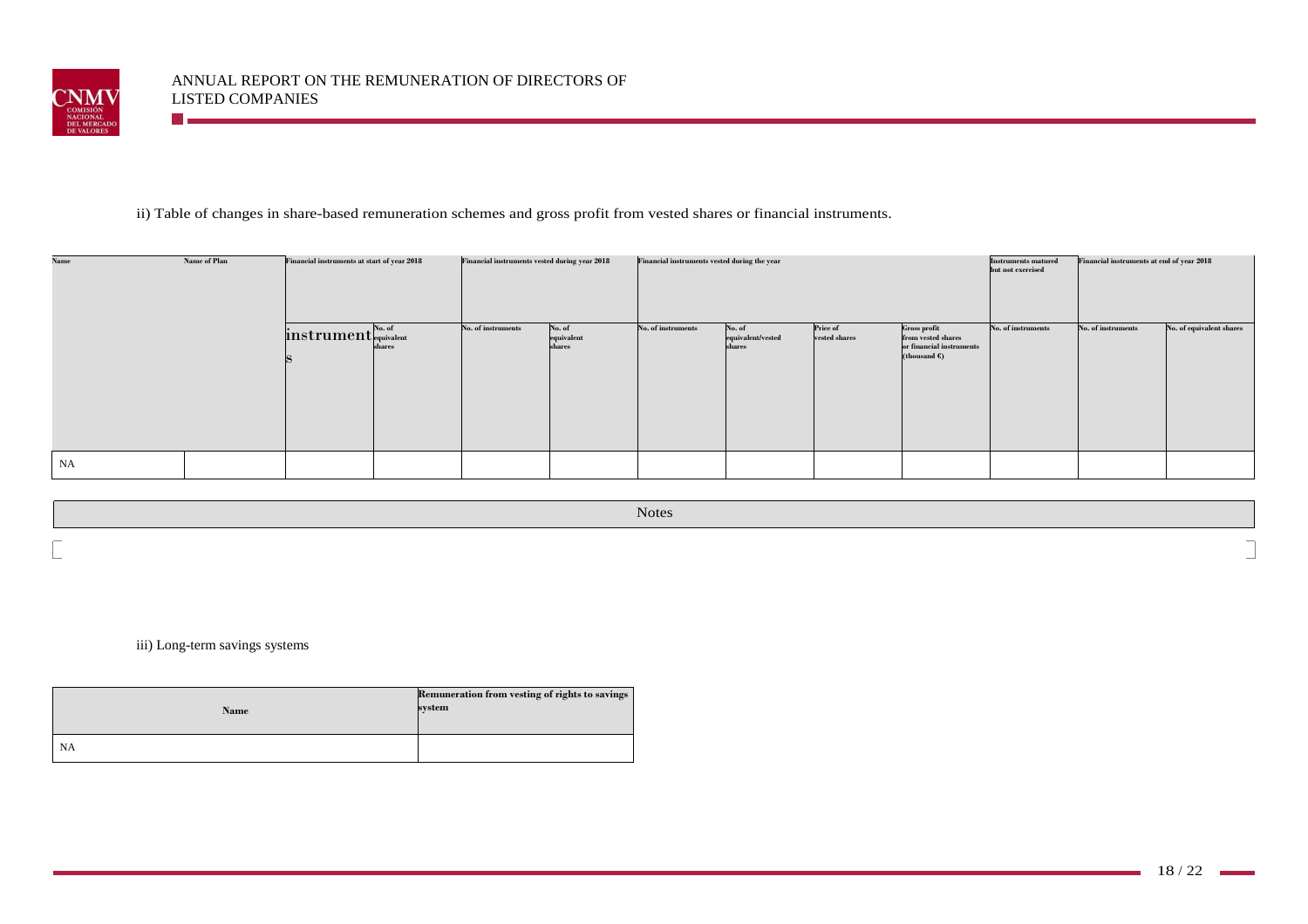

|      | Contribution over the year from the company (thousand $\epsilon$ ) |                  |                                                       |                  | Amount of accumulated funds (thousand $\epsilon$ ) |                  |                                                       |                  |  |  |  |
|------|--------------------------------------------------------------------|------------------|-------------------------------------------------------|------------------|----------------------------------------------------|------------------|-------------------------------------------------------|------------------|--|--|--|
| Name | Savings systems with vested economic rights                        |                  | Savings systems with<br>non-vested economic<br>rights |                  | Savings systems with vested<br>economic rights     |                  | Savings systems<br>with non-vested<br>economic rights |                  |  |  |  |
|      | <b>Year 2018</b>                                                   | <b>Year 2017</b> | <b>Year 2018</b>                                      | <b>Year 2017</b> | <b>Year 2018</b>                                   | <b>Year 2017</b> | <b>Year 2018</b>                                      | <b>Year 2017</b> |  |  |  |
| NA   |                                                                    |                  |                                                       |                  |                                                    |                  |                                                       |                  |  |  |  |

|                                                      | <b>Notes</b> |
|------------------------------------------------------|--------------|
| $\overline{\phantom{a}}$<br>$\overline{\phantom{a}}$ |              |

# iv) Details of other items

**The Communist Communist Communist** 

| Name      | <b>Item</b> | <b>Amount remunerated</b> |
|-----------|-------------|---------------------------|
| <b>NA</b> |             |                           |

Notes

 $\Box$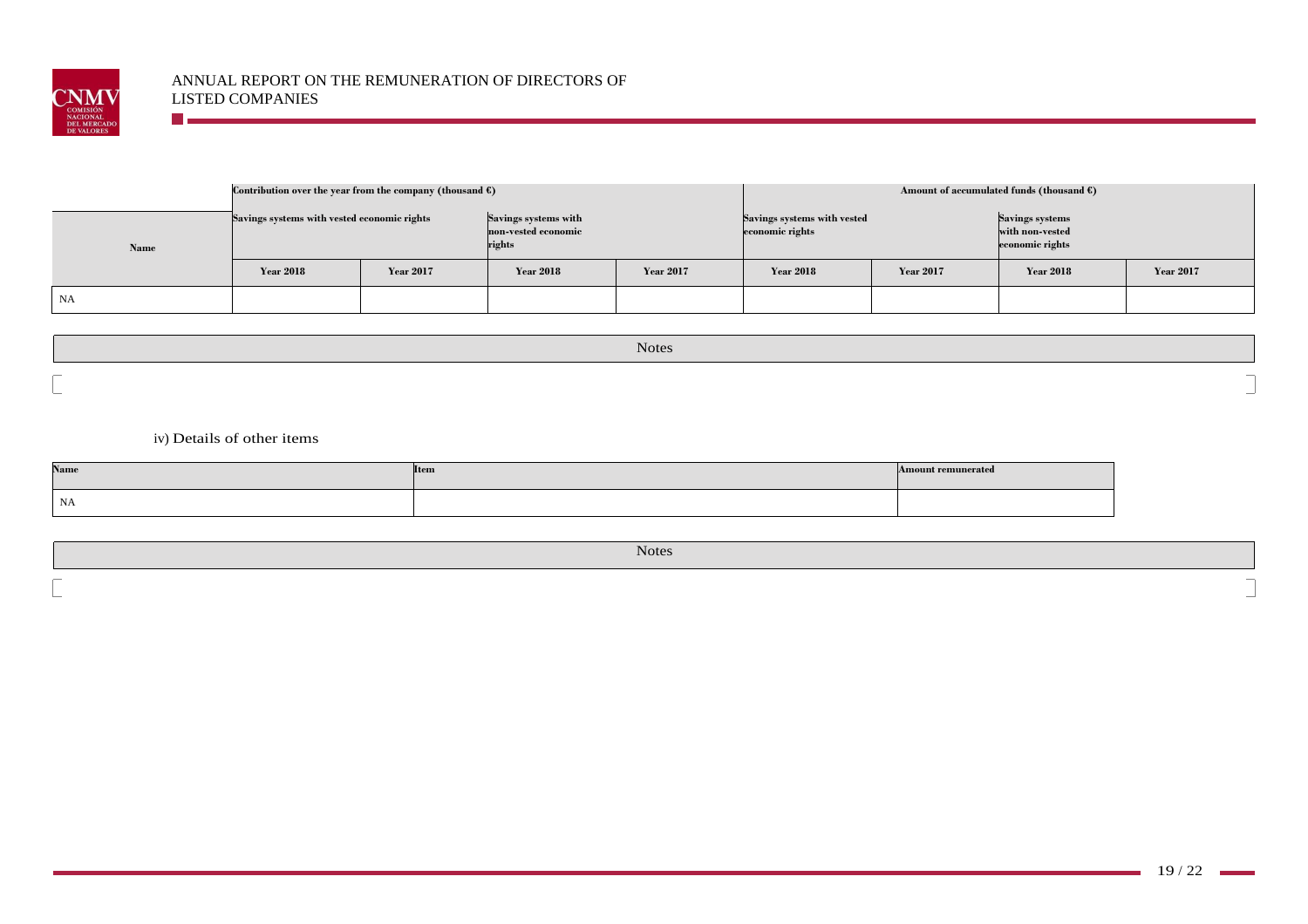

c) Summary of remuneration (thousand  $\epsilon$ ):

**The Company** 

 This should include a summary of the amounts corresponding to all the remuneration items included in this report that have accrued to each director  $-thousand \in$ ).

|                                     | <b>Remuneration accrued at the Company</b> |                                                                                                |                 |                                                        |           | Remuneration accrued at group companies  |                                                                                         |                 |                                                       |        |
|-------------------------------------|--------------------------------------------|------------------------------------------------------------------------------------------------|-----------------|--------------------------------------------------------|-----------|------------------------------------------|-----------------------------------------------------------------------------------------|-----------------|-------------------------------------------------------|--------|
| Name                                | Total<br><b>Cash remuneration</b>          | <b>Gross profit from vested Remuneration from</b><br>shares or financial<br><i>instruments</i> | savings systems | <b>Remuneration for other Total year 2018</b><br>items | company   | <b>Total</b><br><b>Cash remuneration</b> | <b>Gross profit from vested Remuneration from</b><br>shares<br>or financial instruments | savings systems | Remuneration for other Total year 2018 group<br>items |        |
| Mr. JACINTO REY GONZÁLEZ            | 1,528,000                                  |                                                                                                |                 |                                                        | 1,528,000 | 52,800                                   |                                                                                         |                 |                                                       | 52,800 |
| Mr. JACINTO REY LAREDO              | 578,000                                    |                                                                                                |                 |                                                        | 578,000   |                                          |                                                                                         |                 |                                                       |        |
| Mr. JAVIER REY LAREDO               | 303,000                                    |                                                                                                |                 |                                                        | 303,000   | 33,400                                   |                                                                                         |                 |                                                       | 33,400 |
| Mr. JOSÉ MANUEL OTERO NOVAS         | 28,000                                     |                                                                                                |                 |                                                        | 28,000    |                                          |                                                                                         |                 |                                                       |        |
| Mr. ROBERTO ALVAREZ ALVAREZ         | 78,000                                     |                                                                                                |                 |                                                        | 78,000    |                                          |                                                                                         |                 |                                                       |        |
| Mr. ENRIQUE MARTIN REY              | 16,000                                     |                                                                                                |                 |                                                        | 16,000    |                                          |                                                                                         |                 |                                                       |        |
| Mr. NASSER HOMAID SALEM ALI ALDAREI |                                            |                                                                                                |                 |                                                        |           |                                          |                                                                                         |                 |                                                       |        |
| Mr. SUNIL KANORIA                   |                                            |                                                                                                |                 |                                                        |           |                                          |                                                                                         |                 |                                                       |        |
| Mr. GUILLERMO NIELSEN               | 60,000                                     |                                                                                                |                 |                                                        | 60,000    |                                          |                                                                                         |                 |                                                       |        |
| Mr. RAMON BARRAL ANDRADE            | 23,500                                     |                                                                                                |                 |                                                        | 23,500    |                                          |                                                                                         |                 |                                                       |        |
| M. ALTINA FATIMA SEBASTIAN GONZALEZ | 17,500                                     |                                                                                                |                 |                                                        | 17,500    |                                          |                                                                                         |                 |                                                       |        |
| <b>TOTAL</b>                        | 2,632,000                                  |                                                                                                |                 |                                                        | 2,632,000 | 86,200                                   |                                                                                         |                 |                                                       | 86,200 |

a.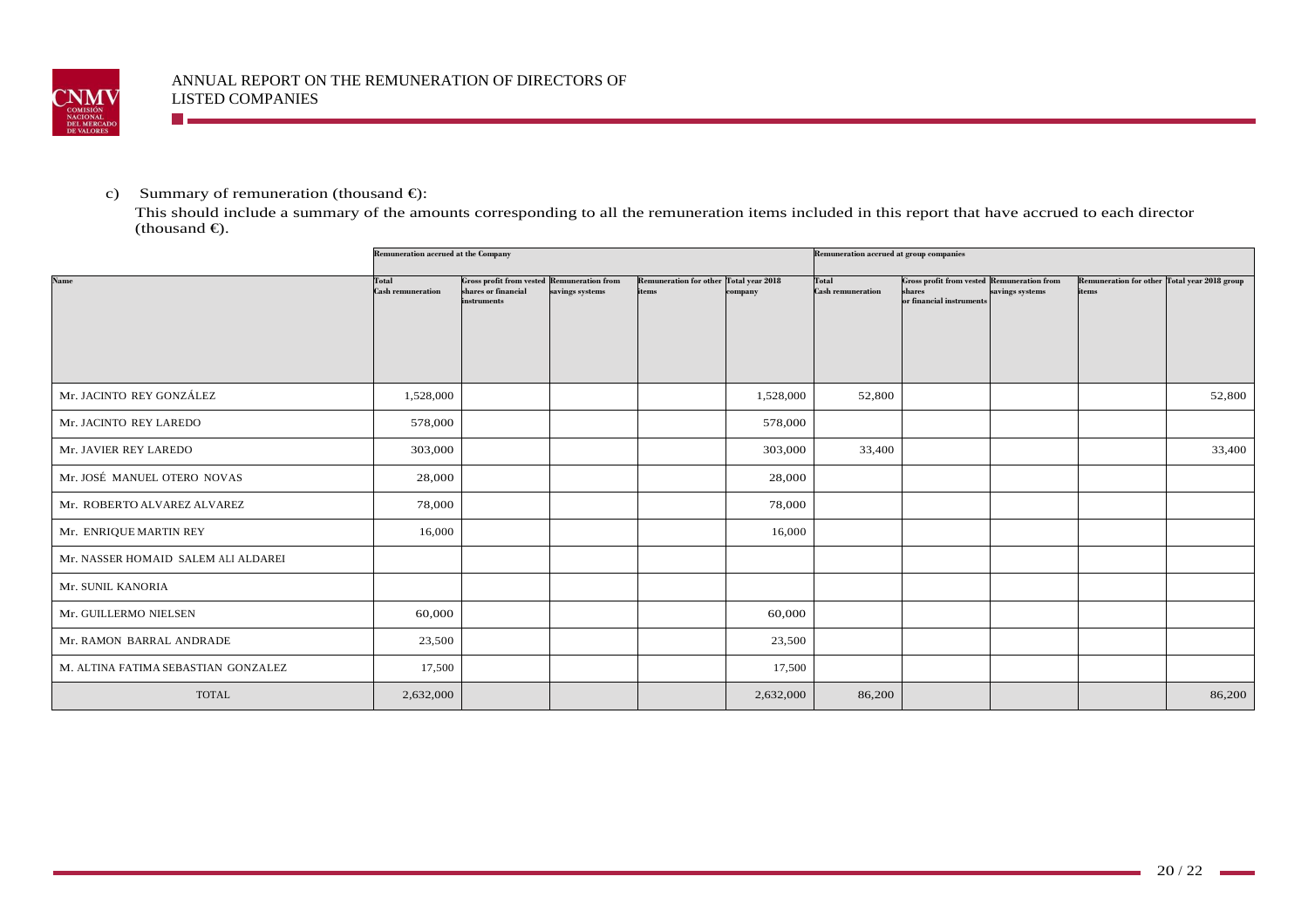

Notes

 $\overline{\phantom{a}}$